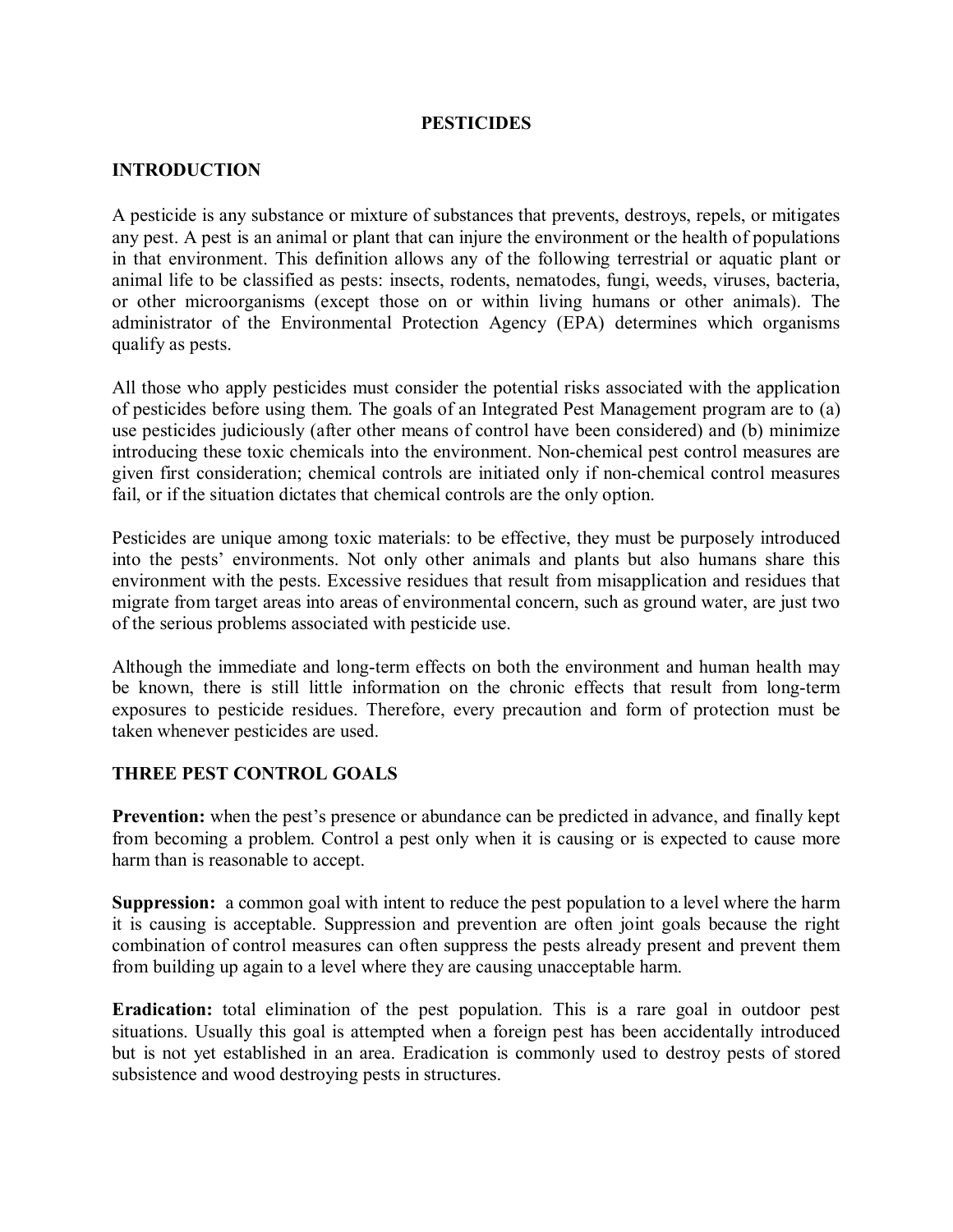### **SAFETY CONCERNING PESTICIDE EXPOSURE**

With few exceptions, pesticides must be toxic to living organisms to be effective. They are specifically designed to be toxic to those organisms we consider pests (the term pest is an artificial criteria). A substance that is toxic to one species will usually be somewhat harmful to another, including humans.

The words toxicity and hazard are often used interchangeably when describing the toxic effects of a pesticide. However, they are not the same. *Toxicity* is a measure of the capacity of the pesticide to cause injury. It is a property of the chemical itself and its concentration. *Hazard*, on the other hand, is the potential for a chemical to cause injury. It reflects both the toxicity of the pesticide and the likelihood that significant exposure will occur in a particular situation. The other important element is the length of time of the exposure. Pesticide applicators should be aware of the hazards associated with exposure to the chemical and not exclusively with the toxicity of the chemical itself.

Pesticides can cause three types of harmful effects: acute effects, which usually occur within 24 hours of exposure; delayed effects, which may be due to repeated exposure to a pesticide over time; and allergic effects. To cause an adverse effect, a pesticide must enter the body and reach a susceptible site. The three routes through which a pesticide can enter the human body are: skin (by contact to include the eyes), lungs (by inhalation), and the mouth (by ingestion).

- **1. Skin or Dermal Exposure**. In most pesticide handling situations, the skin is the part of the body that is most likely to receive exposure. Dermal absorption may occur from spilling pesticides on unprotected skin, by drift while mixing or applying pesticides, by not washing hands after handling pesticides or their containers, or by wearing pesticide contaminated clothing. The amount of pesticide absorbed depends on the formulation of the pesticide and the part of your body affected. In general, wettable powders, dusts and granular pesticides are not as readily absorbed as are oil-based liquid formulations such as emulsifiable concentrates. The genital area and the scalp are highly absorptive, while skin covering the hands is more resistant to absorption. Cuts, abrasions, and rashes enhance absorption in all parts of the body. Under certain conditions and with certain pesticides, absorption through the eyes can be significant and particularly hazardous. Avoid this type of exposure by wearing protective eye covering and chemical resistant gloves and clothing, especially when indicated on the label.
- **2. Inhalation Exposure**. Protecting the lungs is especially important since pesticide powders, dusts, gases, vapors, or very small spray droplets can be inhaled during mixing, loading, or application, especially in confined areas. Once inhaled into the lungs, pesticides can enter the blood stream. If inhaled in sufficient amounts pesticides can cause damage to nose, throat, and lung tissue. The label will indicate the need for a face mask or respirator when using specific pesticides.
- **3. Oral Exposure**. Most accidental oral exposure occurs when pesticides are transferred from their original labeled container and put into an unlabeled container (this is in direct violation of the law). Oral exposure may also occur when liquid concentrations splash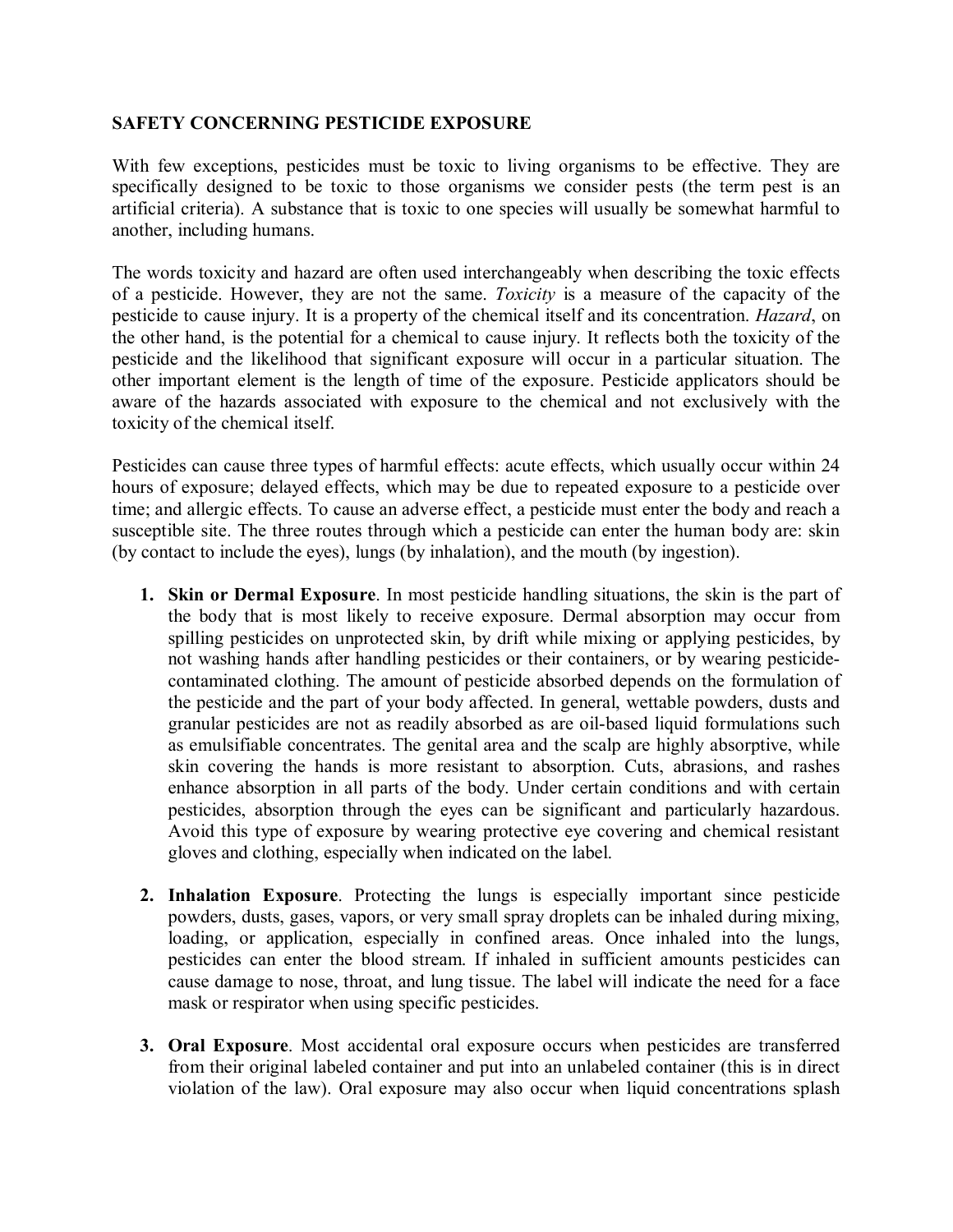into the mouth during mixing, when cleaning equipment, or by not washing hands before eating, drinking, smoking or chewing. Do NOT eat, drink, chew gum or tobacco or smoke when applying pesticides.

| Category of<br><b>Toxicity</b> | Label signal<br>word | LD <sub>50</sub><br>Oral | LD <sub>50</sub><br><b>Dermal</b> | LC <sub>50</sub><br><b>Inhalation</b> | <b>Approximate Lethal</b><br>Oral Dose (150 lb |
|--------------------------------|----------------------|--------------------------|-----------------------------------|---------------------------------------|------------------------------------------------|
|                                |                      | mg/kg                    | mg/kg                             | $mg/l^3$                              | person)                                        |
| $\mathbf{I}$                   | <b>DANGER</b>        | $0 - 50$                 | $0 - 200$                         | $0 - 0.2$                             | drops<br>few<br>A<br>to a                      |
|                                |                      |                          |                                   |                                       | teaspoon                                       |
| <b>Highly Toxic</b>            | <b>POISON</b>        |                          |                                   |                                       |                                                |
| $\mathbf{H}$                   | <b>WARNING</b>       | 50-500                   | 200-2,000                         | $0.2 - 2$                             | 1 teaspoon to 1 ounce                          |
|                                |                      |                          |                                   |                                       |                                                |
| Moderately                     |                      |                          |                                   |                                       |                                                |
| Toxic                          |                      |                          |                                   |                                       |                                                |
| III                            | <b>CAUTION</b>       | $500 -$                  | $2,000-$                          | $2.0 - 20$                            | 1 ounce to 1 pint                              |
|                                |                      | 5,000                    | 20,000                            |                                       |                                                |
| Slightly                       |                      |                          |                                   |                                       |                                                |
| Toxic                          |                      |                          |                                   |                                       |                                                |
| IV                             | <b>CAUTION</b>       | >5,000                   | >20,000                           | >20                                   | More than 1 pint                               |
|                                |                      |                          |                                   |                                       |                                                |
| Relatively                     |                      |                          |                                   |                                       |                                                |
| Non-toxic                      |                      |                          |                                   |                                       |                                                |

# **ACUTE TOXICITY VALUES FOR PESTICIDES**

LD 50 is the median lethal dose required to kill 50% of a test population, expressed in milligrams of toxic substance per kilogram of body mass of test animal (mg/kg = ppm = parts per million).

LC 50 is the median lethal concentration in air or water that kills 50% of a test population in a given time, expressed in milligrams per cubic liter  $(mg/l<sup>3</sup>)$ .

**Symptoms of Acute Pesticide Poisoning:** The symptoms most commonly reported, which often appear in progression and depend, in part, on whether the chemical was touched, inhaled, or ingested, are:

- 1. Mild symptoms: headache, dizziness, weakness, anxiety, tremors of tongue and eyelids, blurred vision.
- 2. Moderate symptoms: nausea, salivation, tearing, abdominal cramps, vomiting, sweating, and muscular twitching.
- 3. Severe symptoms: diarrhea, pinpoint eye pupils, breathing difficulty, blue color to lips and finger tips, loss of bladder control, convulsions and coma.

Note: pesticide poisoning symptoms often resemble those for heat prostration, smoke inhalation and the flu. In general, it should be emphasized that medical attention should be obtained if any feeling of discomfort or illness or unusual appearance occurs. Remain alert to symptoms of pesticide poisoning because the symptoms may be delayed up to 12 hours after exposure.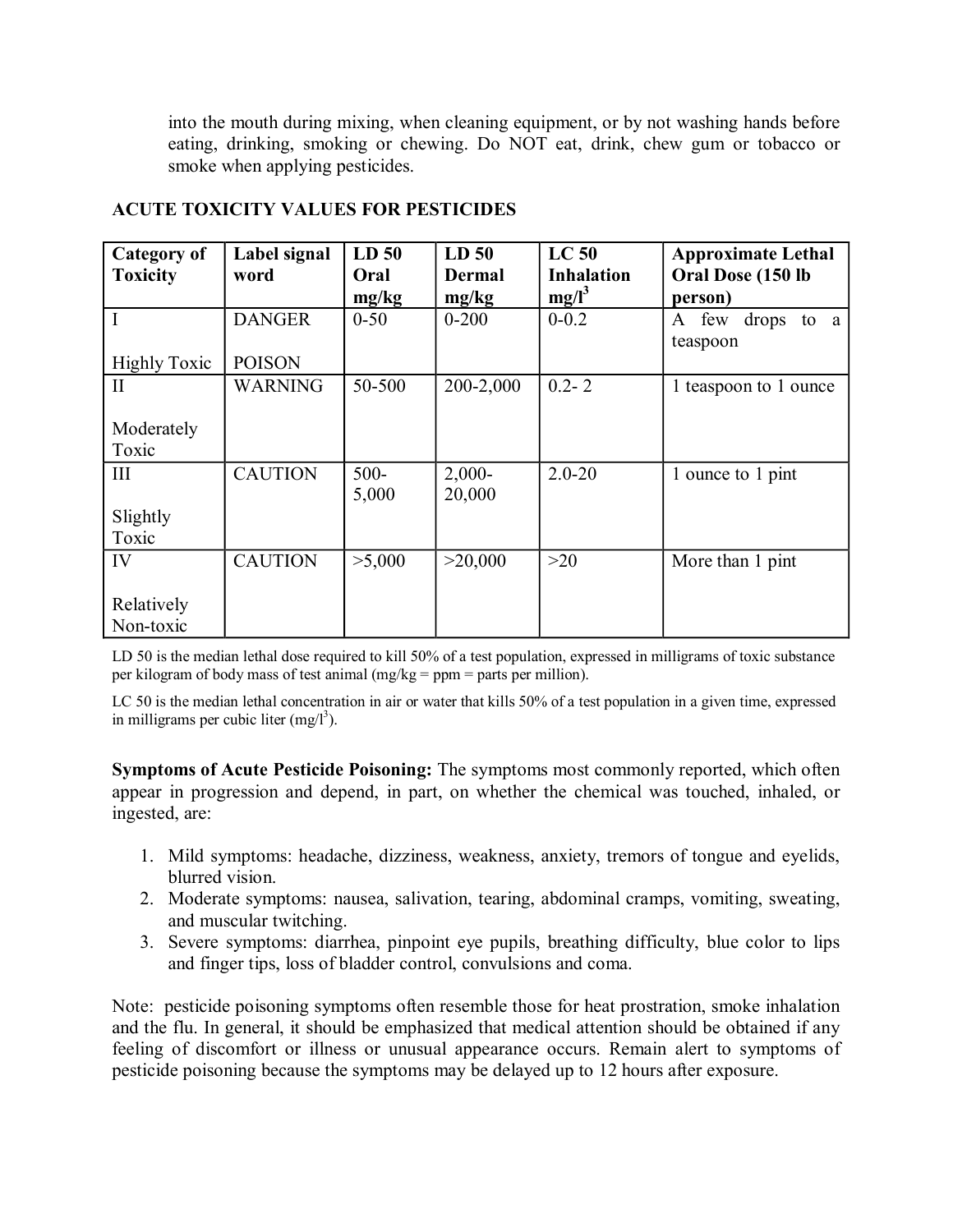### **FIRST AID FOR PESTICIDE POISONING**

**General First Aid Guidelines**. The best first aid in pesticide emergencies is to stop the source of pesticide exposure as quickly as possible. First aid is the initial effort to help a victim while medical help is on the way. If you are alone with the victim, make sure the victim is breathing and is not being further exposed to the pesticide before you call for emergency help. Apply artificial respiration if the victim is not breathing. Do not become exposed to the pesticide yourself while you are trying to help. Treat for shock by keeping the victim flat, keeping him warm, and reassuring him until the arrival of medical help.

### **In an emergency, look at the pesticide labeling, if possible. If it gives specific first aid instructions, follow those instructions carefully. Take the pesticide container or the label to the physician.**

### **First Aid for Pesticide on Skin:**

- 1. Drench skin and clothing with plenty of water. Any source of relatively clean water will do (a ditch or pond, for example).
- 2. Remove personal protective equipment and contaminated clothing.
- 3. Wash skin and hair with mild detergent and water.
- 4. Dry victim and wrap in blanket; do not allow victim to become chilled or overheated.

### **First Aid for Pesticide in Eye:**

- 1. Wash eye quickly but gently.
- 2. Use an eyewash dispenser, if available. Otherwise, hold eyelids open and wash with a gentle stream of clean running water positioned so that it flows across the eye rather than directly into the eye.
- 3. Continue washing for 15 minutes or more.
- 4. Do not use chemicals or drugs in wash water. They may increase the extent of injury.

## **First Aid for Swallowed Pesticide:**

- 1. Rinse mouth with plenty of water.
- 2. Give victim large amounts (up to 1 quart) of milk or water to drink.
- 3. Induce vomiting only if instructions to do so are on the labeling.
- 4. Do not induce vomiting if:
	- a. The victim is in a coma or unconscious.
	- b. The victim is in convulsions.
	- c. The victim has swallowed petroleum products.
	- d. The victim swallowed a corrosive poison (strong acid or alkaline products) symptoms: severe pain, burning sensation in the mouth and throat.
- 5. Induce vomiting by:
	- a. Position victim face down or kneeling forward. Do not let the victim lie on his back.
	- b. Put finger or the blunt end of a spoon at the back of victim's throat or give syrup of ipecac.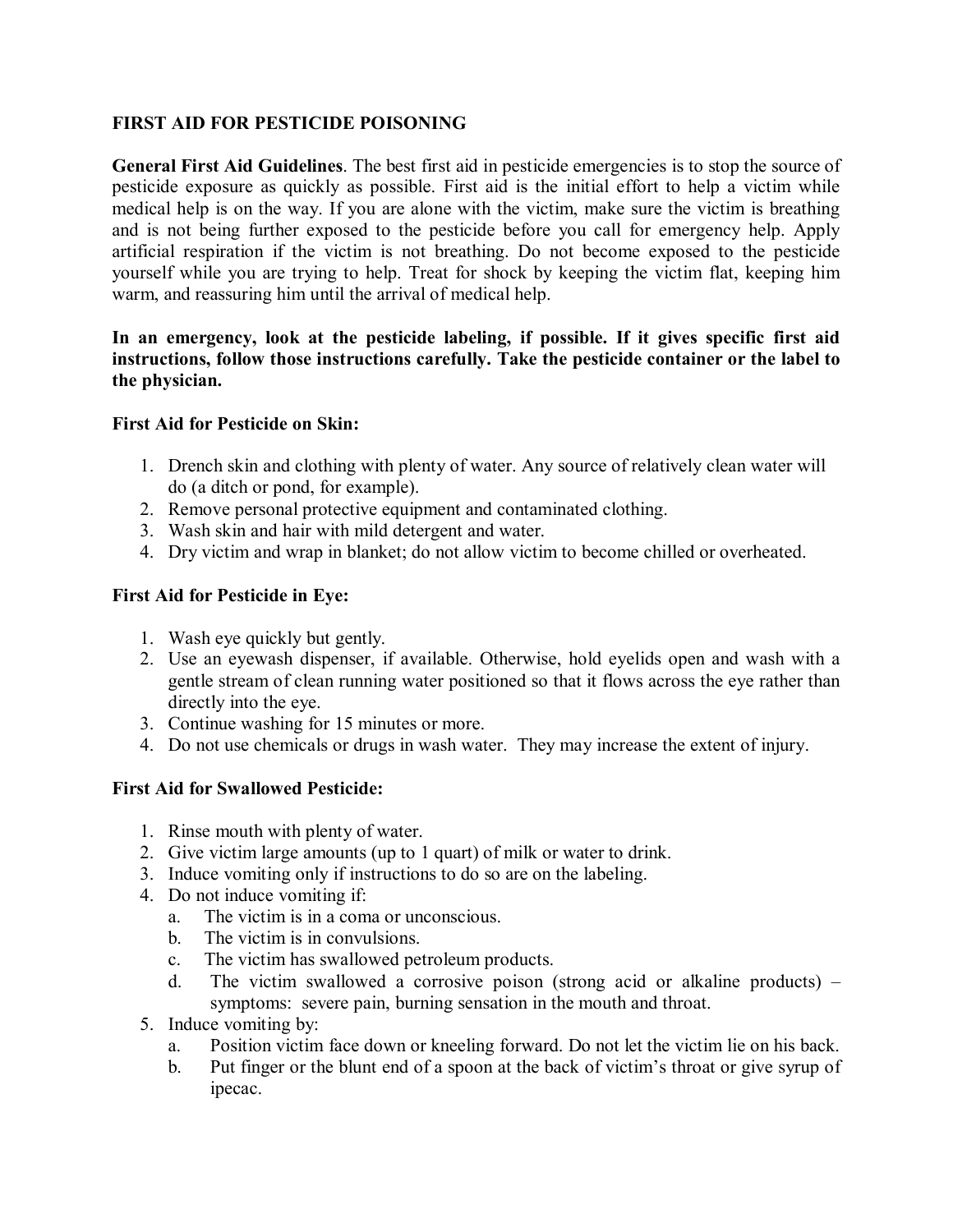### **First Aid for Inhaled Pesticide:**

- 1. If the victim is in an enclosed space, do not go in after him without a proper respirator. When the poison is unknown, use only air-supplied respirators.
- 2. Carry the victim (do not let him walk) to fresh air immediately.
- 3. Open all doors and windows, if any.
- 4. Loosen all tight clothing.
- 5. Apply artificial respiration if breathing has stopped or is irregular.

### **PESTICIDE FORMULATIONS**

The component of a pesticide that controls the target pest is called the active ingredient (a.i.). Before a pesticide product is sold, active ingredients are mixed with liquid or dry inert ingredients (non-pesticidal). Although inert ingredients do not kill the pest, they may be capable of adverse environmental and human health effects. (Some inert ingredients contain petroleum distillates). Mixtures of active and inert ingredients are pesticide formulations. Formulations make an active ingredient: more convenient to handle; safer, easier, and more accurate to apply; and in some cases, more attractive to the pest.

It is important to choose the formulation that is best for a particular job based on its effectiveness, cost, practicality, and relative safety to the applicator and the environment. There are various types of formulations: liquids, dry formulations (including baits), and fumigants. Some of the following considerations which are important in choosing a formulation are: some formulations require constant spray tank agitation, while others do not; dusts and granules do not require water for application, but it is often difficult to accurately calibrate the equipment and achieve uniform distribution; potential hazards to the applicator and potential for drift and environmental contamination vary among formulations; formulations sold as liquids are easier to measure in the field than dry ones; dry formulations are less affected by subfreezing temperatures during storage than liquid formulations. Only the more commonly used pesticide formulations are discussed below.

### **DRY FORMULATIONS**

- **1. Dusts (D).** Most dust formulations consist of 1 to 10 percent of the active ingredient (technical grade pesticide) mixed with an inert material such as talc, clay, powdered nut hulls, or volcanic ash. All ingredients are finely ground to a fairly uniform particle size range. Adjuvants are often added so that the formulation will store well and handle properly. Dusts are always used dry and should never be mixed with water. Because of the nature of very fine particle size dusts are subject to drift into non-target areas during application. Always apply them carefully, and never apply them under windy conditions. Dusts are used in structural pest control (applied to cracks and crevices), flea control, and as tracking powders for rodent control. Dusts are no longer used for mosquito control.
- **2. Wettable Powders (WP or W).** A wettable powder is a dry, powdered pesticide formulation that looks like dust. But, unlike dusts, they contain wetting and dispersing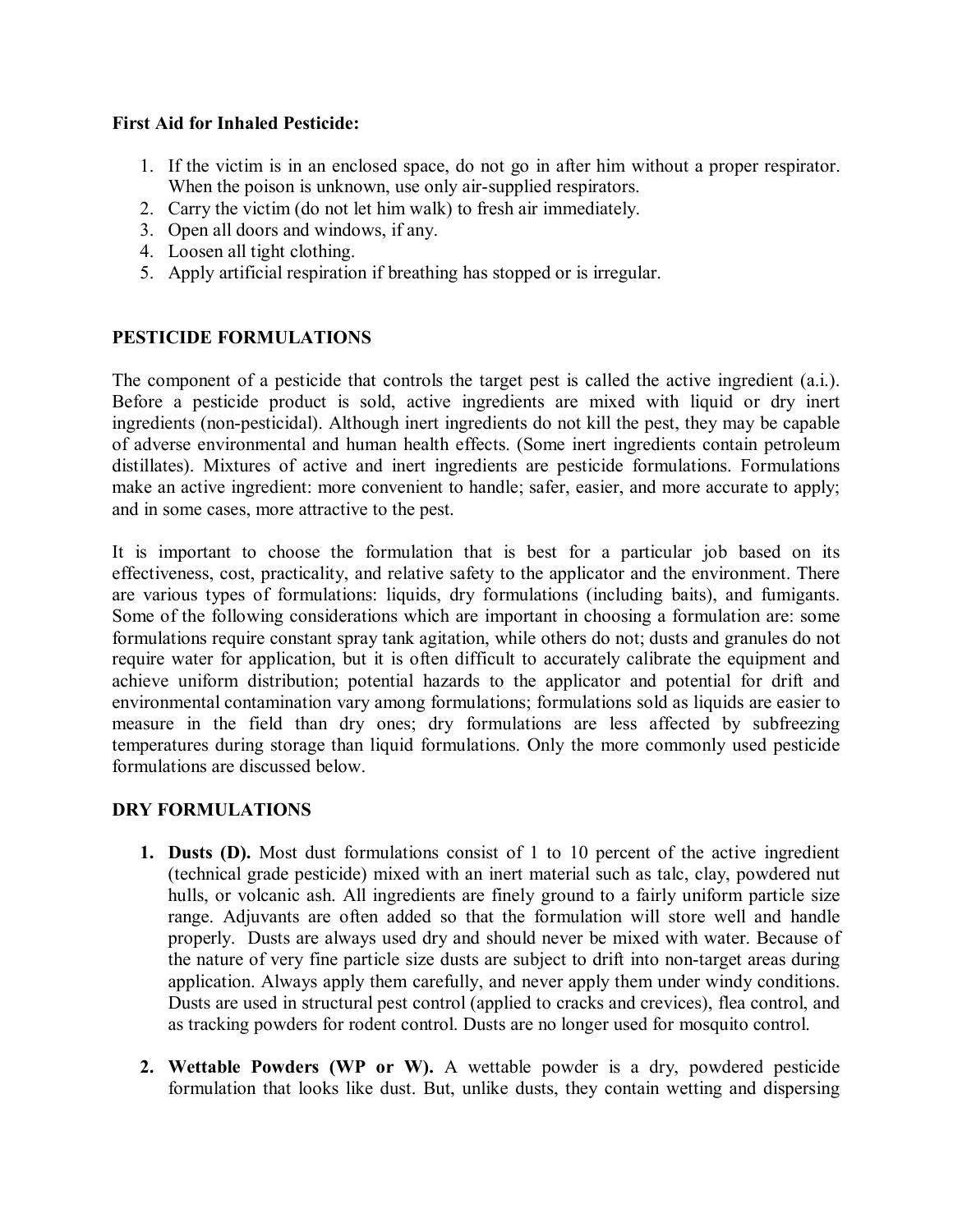agents. WPs are usually much more concentrated than dusts, containing 15 to 95 percent active ingredient. They are made to mix with water, and when mixed, form a suspension. Continual agitation is needed in the spray tank to keep the formulation in suspension since it does not form a true solution. Some formulations of *Bti* are available as a wettable powder.

- **3. Granules (G), Pellets (P or PS) and Briquets.** Granular formulations are similar to dust formulations except that granular particles are larger and heavier. The coarse particles are made from an absorptive material such as clay, corncobs or walnut shells. The active ingredient either coats the outside of the granules or is absorbed into them. The amount of active ingredient is relatively low, usually ranging from 1 to 15 percent. Pellet formulations are very similar to granular formulations, except the particles are uniform in weight and shape. Briquets are donut-shaped carriers designed to release effective levels of insecticide for 30 days or more. Larvicides containing *Bti*, *Bacillus sphaericus*, methoprene and temephos are available in these formulations.
- **4. Water-Dispersible Granules (WDG).** Water-dispersible granules are like wettable powder formulations, except the active ingredient is prepared as granule-sized particles. Water-dispersible granules must be mixed with water to be applied. Once in water, the granules break apart into fine powder. Like WPs, the formulation requires constant agitation to keep it suspended in water. Waterdispersible granules cause less inhalation hazard to the applicator during pouring and mixing than WPs. One *Bacillus sphaericus* product is available as a WDG.
- **5. Baits (B).** A bait formulation is an active ingredient mixed with food or another attractive substance. The bait either attracts the pests or is placed where the pests will find it. Pests are killed by eating the pesticide the bait contains. Baits for public health pest control are used to control cockroaches, flies and rodents. Baits can be attractive to children and pets and may kill domestic animals and non-target wildlife if not properly used.

## **LIQUID FORMULATIONS**

- **1. Solutions (S).** Some pesticide active ingredients dissolve readily in a liquid solvent, such as water or a petroleum-based solvent. When mixed with the solvent, they form a solution that will not settle out or separate. If properly prepared for special uses, solutions do not leave unsightly residues and will not clog spray equipment. Solutions are rapidly absorbed through the insect cuticle, but a disadvantage is that they are also readily absorbed through human skin. Solvents such as diesel oil, kerosene, or mineral oil can be costly and a fire risk; cause damage to asphalt, rubber, plastic, tile floor, and some paints; and are quickly absorbed by porous surfaces, making it less available to walking insects. Some *Bti* products are available as aqueous solutions.
- **2. Emulsifiable Concentrates (EC or E) and Emulsions.** These are concentrated oil solutions of technical grade material with enough emulsifier added to make the concentrate  $mix$  readily with water for spraying. The emulsifier is a detergent-like material that makes possible the suspension of microscopically small oil droplets in water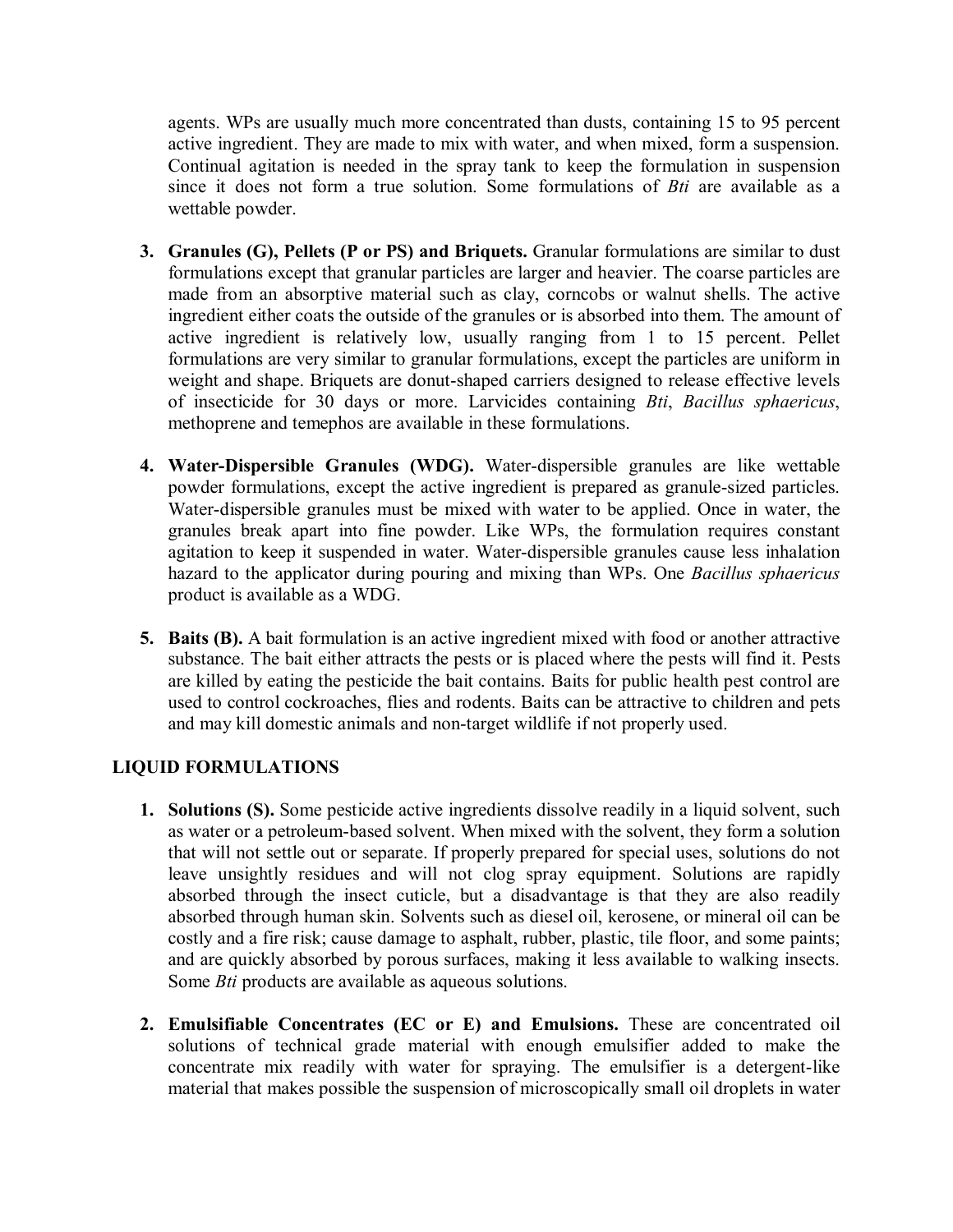to form an emulsion. When an emulsifiable concentrate is added to water, the emulsifier causes the oil to disperse immediately and uniformly throughout the water, if agitated, giving it an opaque or milky appearance. The advantages are: high concentration means price per pound of active ingredient is relatively low, and the product is easy to handle, transport and, store; non abrasive, thus less wear and tear on equipment; if properly formulated should remain suspended without further agitation for several days after dilution with water; little visible residual on finished surfaces. The disadvantages are: high concentration makes it easy to overdose or under dose through mixing or calibration error; toxic to plants; easily absorbed through the skin; solvents may cause rubber or plastic hoses, gaskets, pump parts, and surfaces to deteriorate; may cause pitting or discoloration of painted surfaces and may stain carpets, and may be corrosive.

**3. Ultra-Low-Volume (ULV).** These concentrates may approach 100 percent active ingredient. They are designed to be used as is, or to be diluted with only small quantities of specified solvents. Most mosquito adulticides are ULV formulations. The advantages are they are relatively easy to handle, transport and store; little agitation is required; not abrasive to equipment; no plugging of screens and nozzles; and they leave little visible residue on treated surfaces. The disadvantages are they have a high drift hazard; specialized fogging equipment is required; they are easily absorbed through the skin; and solvents may cause equipment parts to deteriorate.

### **ADJUVANTS AND SYNERGISTS**

An adjuvant is a chemical added to a pesticide principally to increase its effectiveness, although some adjuvants are designed to reduce phytotoxicity (plant injury) or drift. Most pesticide formulations already contain a small percentage of adjuvants. Wetting agents and emulsifiers are often added so that the pesticide will mix with water or coat treated surfaces more effectively. Spreaders allow the pesticides to spread evenly over treated surfaces. Stickers increase the adherence of the chemical to the treated surface, increasing its persistence, particularly under adverse weather conditions. Adjuvants should normally be added only if recommended on the product label. Some labels expressly prohibit the use of adjuvants.

Synergists are chemicals that lack pesticidal effects of their own but enhance the pesticidal properties of other chemicals. Piperonyl butoxide is a synergist that is added to many mosquito adulticides. It inhibits the breakdown of pesticides by insects. The addition of piperonyl butoxide to a pesticide reduces the amount of pesticide required to be effective.

### **COMPATIBILITY OF PESTICIDES**

In some situations, applicators may attempt to control more than one pest with a single application by combining pesticides in the spray tank. Such a practice can create problems. Sometimes these problems are serious and more costly than if the chemicals are applied alone. Product mixing requires extensive knowledge of pesticide formulations, timing of application, and application technique.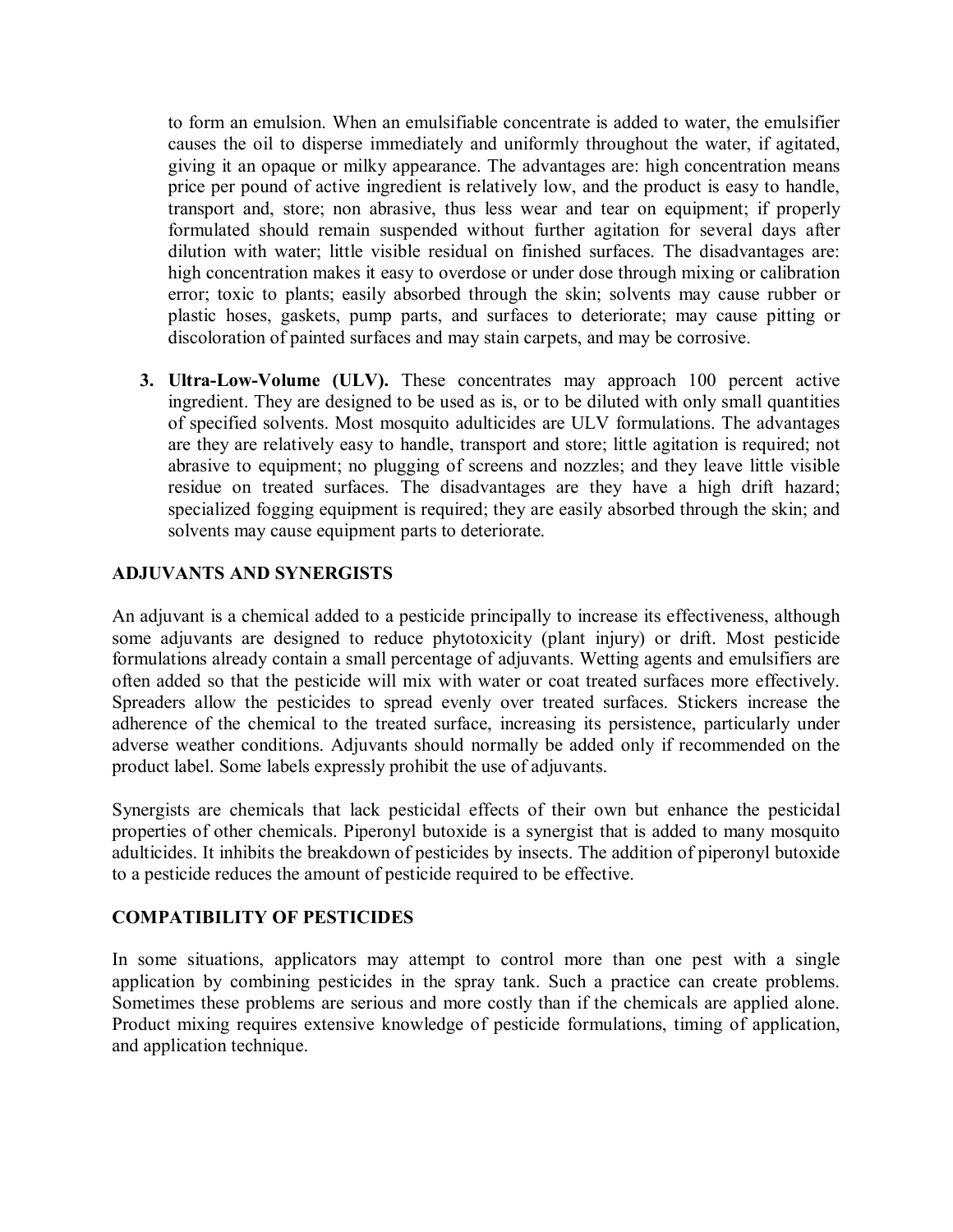Before combining any pesticides, check labels, product information sheets, company representatives, or New Mexico Department of Agriculture personnel for information on compatibility of the products in question.

### **STORAGE OF PESTICIDES**

Note: refer to Title 40 Code of Federal Regulations, Part 165 (40CFR165) and the Federal Insecticide, Fungicide, and, Rodenticide Act for complete design criteria of pesticide storage areas. This section identifies important points in the storage of pesticides.

- **A. Isolation of Storage Area**. The facility used for pesticide storage should be isolated from other buildings, barns or any other area in which a fire might start and spread to the pesticide storage area. The storage area should be a minimum of 200 feet from surface water, existing wells, and cisterns. In addition site facilities should be downhill from sensitive areas as stated above. The facility should not be located on or above a 100-year flood plain. Facilities should not be located over aquifers unless the aquifer is adequately protected through containment measures. Runoff from firefighting must not reach ponds, lakes, streams, or rivers. The storage should be placed in an open, well-lighted area easily accessible to police, emergency medical services, and the fire department.
- **B. Indoor Storage.** Pesticides shall be stored in an area sealed or separated from clean areas, with direct access to the exterior. All pesticides stored indoors shall be off the floor so that all labels are visible, with lanes to provide effective access and inspection, and stored no more than eight feet high. Pesticides shall be stored in a dry room or building where temperatures above 50F and below 100F are maintained. Pesticide storage shall be separated from mixing areas, shower and locker room, offices, or any area where personnel work for prolonged periods. Pesticide concentrates shall not be stored in rooms containing a floor drain of any type; containment by curbing or sloped floors is required in pesticide mixing and storage areas. Do NOT install floor drains in the interior pesticide storage area. Nonabsorptive shelving is to be used for pesticides. Insecticides shall be separated from herbicides due to the potential for contamination of the insecticides with herbicides. Also liquid materials should be stored below dry materials to prevent contamination if leaks or spills occur. Ammonium nitrates fertilizers shall not be stored in the same structure as pesticides for fire safety purposes.
- **C. Security**. The storage area should have internally secured openings except for doors. Exterior doors shall be self-locking and self closing and shall be secured by lock and key with at least one key available on the premises at all times in case of fire or other disaster which would necessitate entry to the area. Windows are to have interior bars or heavy gage mesh if the facility is not enclosed by a climb resistant chain link fence (minimum of 7 ft high, without top rail). Security gates are required and are to be kept locked. As an alternative, do not provide windows. Exterior lighting should be used to illuminate all areas within the fenced area. Particular attention should be given to illuminate any dark spots or shadows, especially where there are doors or windows. Even though the intentional use of concentrated pesticides to cause illness or death is considered to be a "low probability, high impact" event, it must be seriously considered as part of overall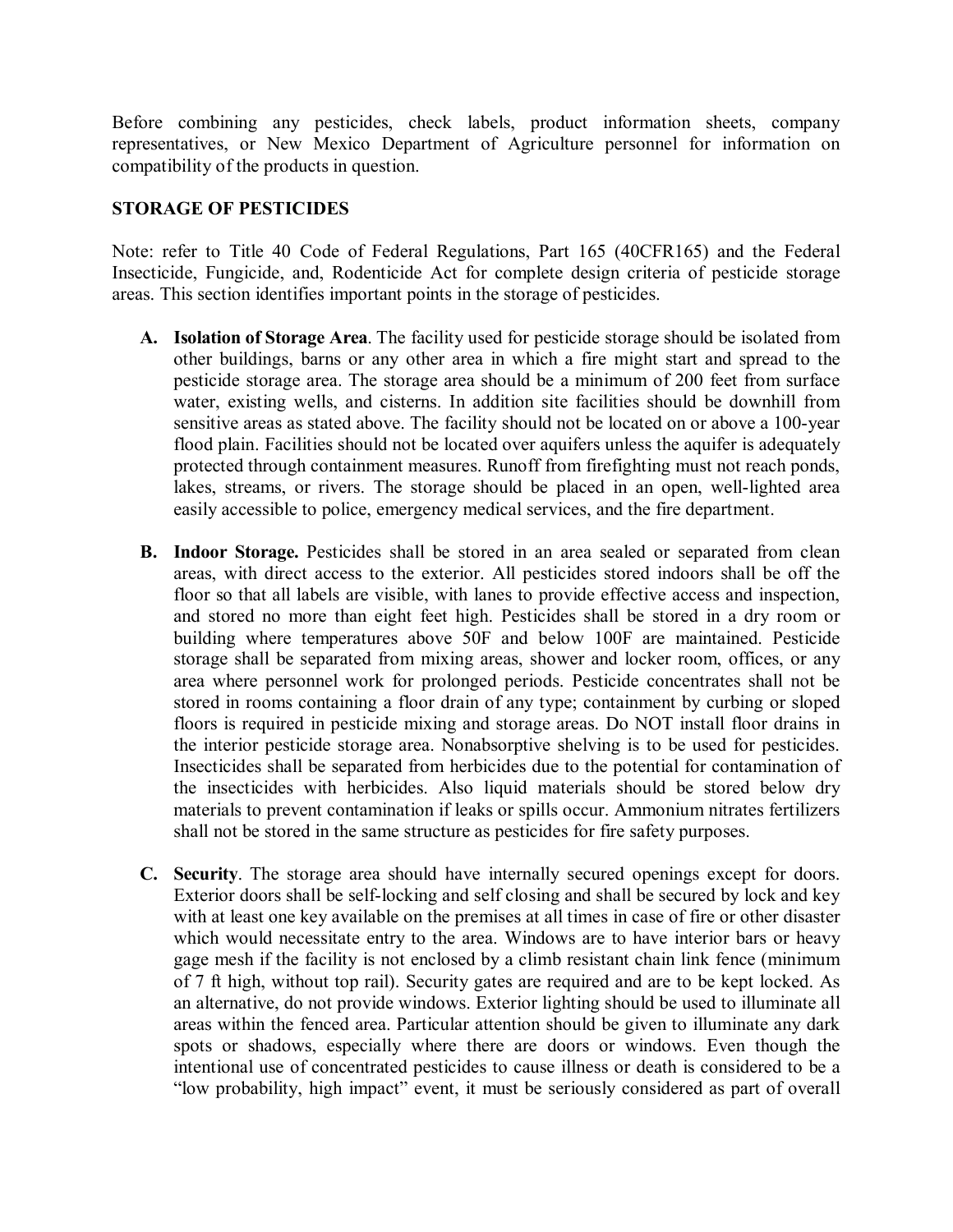pesticide security. Pesticides may be applied, against their intended use, to the air people breath; may adulterate food and water, or may contaminate surfaces or objects that people contact. Pesticides are a potential terrorist tool and in some cases could be delivered to an unsuspecting population through delivery systems used in normal pest management operations. Pesticide sprayers can be used to disperse biological agents as well as pesticides. Pesticides and pest application equipment must be properly stored and safeguarded.

- **D. Ventilation**. A separate ventilation system shall be provided with roof mounted centrifugal fan selected for six air changes per hour as a minimum. Locate the exhaust stack and supply air intakes far enough apart to prevent recirculation of contaminated air. Proper ventilation should include louvers near ground and ceiling levels. This lowers levels of pesticide air contaminants in the building and will keep temperatures lower in the summer. If storing volatile pesticides such as malathion, a forced air fan is strongly recommended.
- **E.** Lighting. Indoor lighting shall be 50 foot-candles (538 lux) in the office and mixing rooms and pesticide storage areas, and 20 foot-candles (215 lux) in the washroom. Outdoor lighting should be provided when dawn or dusk operations are performed.
- **F. Construction**. Exterior walls shall be constructed of metal, concrete, or masonry materials. Porous surface finishes shall not be used in pesticide areas. Interior floors and walls in pesticide areas should be non-absorbent and easily cleanable.
- **G. Identification of building**. A sign in English and Spanish denoting "Pesticide Storage Area" and signs such as "Danger" and "Poison" must be present on or near the door and on the building and fences to protect persons who may not be familiar with the hazardous nature of the area in case of fire. A sign that reads "No Smoking" is to be placed in the pesticide area. A list of the types of materials stored shall be posted on the outside of the storage area and a copy should be given to the on-scene hazardous waste coordinator and the local fire department. The list shall include "chemical names and formulations" rather then the generic "brand" names.
- **H. Summary**. Proper storage of pesticides will help protect people, animals and the environment from undue exposure. If fewer pesticides are kept on hand, fewer storage problems will be encountered. If all pesticides are stored as if they are highly toxic, the chance of a highly toxic pesticide being improperly stored is greatly lessened. Pesticide storage areas shall not be used for hazardous waste storage unless specifically designed to accommodate hazardous waste materials since other federal regulations apply to hazardous waste facilities.

### **TRANSPORT OF PESTICIDES**

If you ship or transport fertilizers, pesticides, gasoline, diesel fuel, or propane in packages or containers that are larger than 119 gallons, or the total quantity you ship or transport at any one time is more than 1,000 pounds, U.S. Department of Transportation regulations require you to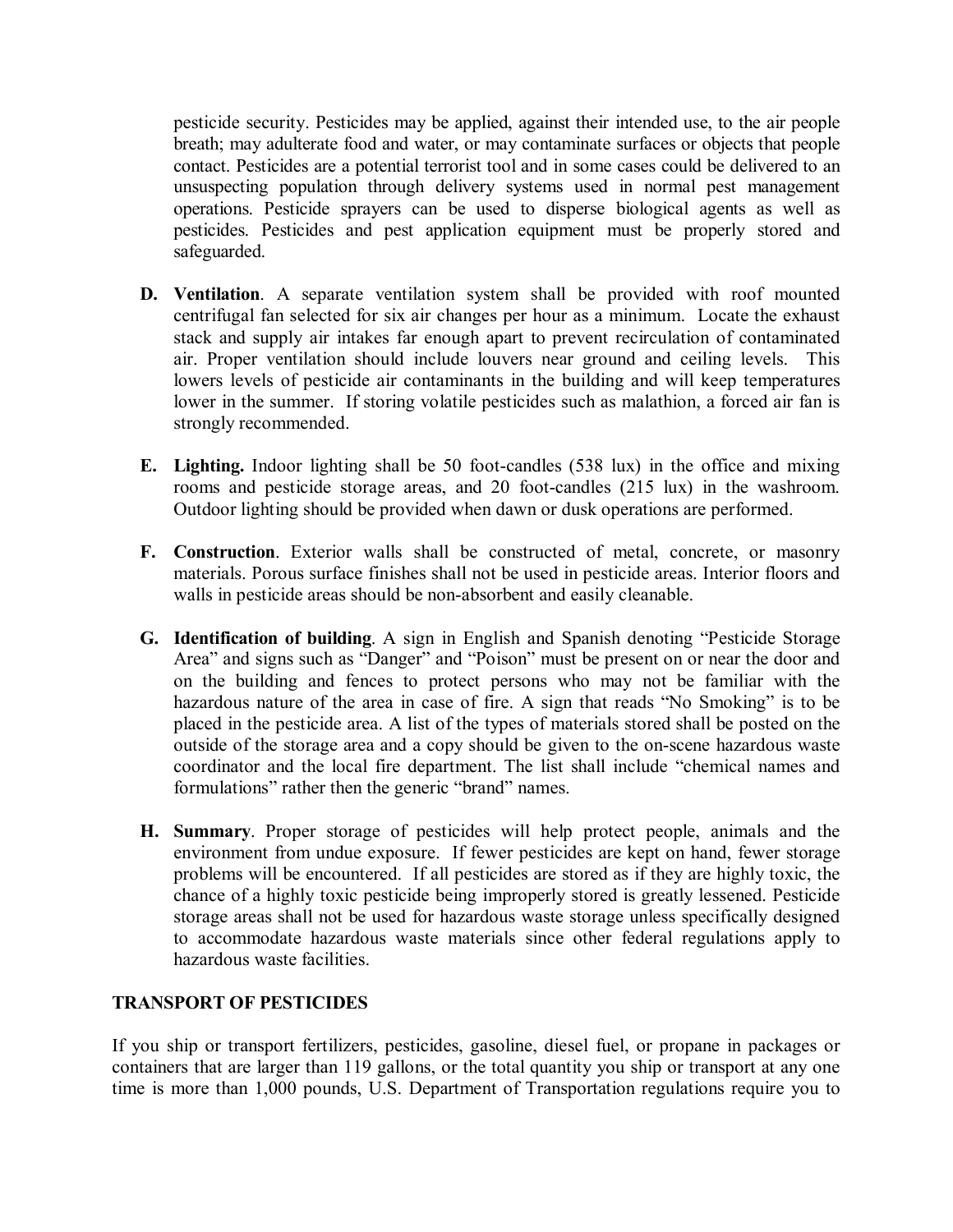have a security plan. If you do not ship or transport in the amounts listed above, then you DO NOT need a security plan. If the security plan applies you must include measures to address personnel security, unauthorized access, and en route transportation issues as applicable. For further information, contact the Hazardous Materials Information Center at 1-800-HMR-4922 or visit their website at [http://hazmat.dot.gov.](http://hazmat.dot.gov/)

- **A.** Before transporting, check the pesticide containers to ensure all containers are closed and secure. Look for possible cracks, leaks or tears in the containers. If containers are packed in a box, remove and check the bottom of the carton for spotting, indicating leakage.
- **B.** Put pesticide containers in back of the truck and fasten securely never transport pesticides in the passenger area or trunk of car. All pesticides must be stored in locked containers affixed to the vehicle. Never leave the truck unsecured.
- **C.** Never transport pesticides with food, feed or other consumer items.
- **D.** Do not toss or drop containers; do not slide containers over rough surfaces that might rip bags or puncture rigid containers.
- **E.** Upon reaching destination, check carefully for any possible damage to containers and for leakage that may have occurred during transport. (See Decontamination and Cleanup of Spills).
- **F.** If, upon reaching destination, all pesticide containers appear to be in good condition, immediately unload to a locked storage area.

### **USE OF PESTICIDES**

### **A. Before application**:

- 1. It is important to select the correct pesticide and formulation. Use pesticides only when you are sure they are needed. The aim of pesticide application is to distribute the minimum effective amount of active ingredient to the target pest with the minimal contamination of non-target organisms. Consideration must be given whether there are conditions in the treatment site environment that may cause the pesticide to move off site. **When applying pesticides do not work alone.**
- 2. The first action to be taken before purchasing, mixing, or applying any pesticide is to **READ THE LABEL.** Labels are legal documents providing directions on how to mix, apply, store, and dispose of a pesticide product. The content areas of the label are: ingredient statement; statement of use; type of pesticide; net contents; manufacturer name and address; EPA registration numbers; EPA establishment numbers; signal words and symbols; precautionary statements; statement of practical treatment in case of poisoning; environmental hazards; physical or chemical hazards; reentry statement; directions for product storage and disposal. The most important points on the label to consider are: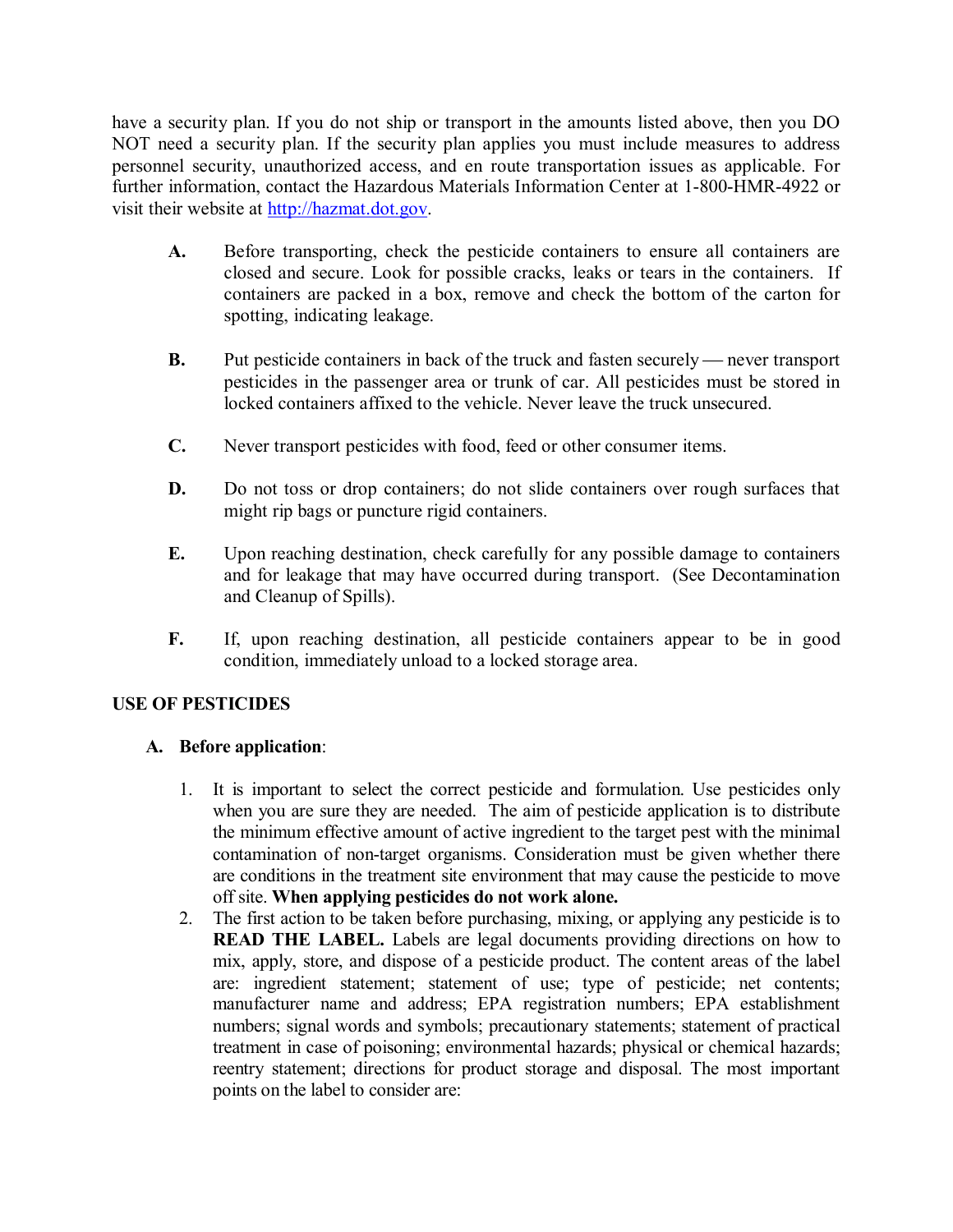- a. The relative toxicity of the pesticide indicated by the words "DANGER POISON", "DANGER/PELIGRO", "WARNING/AVISO", or "CAUTION".
- b. What to do in case of emergency and the antidote (if there is one).
- c. Uses for which the pesticide is registered. The use directions and instructions are not advice; they are requirements. Note the following statement on every pesticide product label "It is a violation of Federal law to use this product in a manner inconsistent with its labeling". A pesticide may be used only on the plants, animals, or sites named in the directions for use. You may not use higher dosages, higher concentrations, or more frequent applications. You must follow all directions for use, including directions concerning safety, mixing, diluting, storage, and disposal.
- d. The amount of active ingredient in this particular formulation. The ingredient statement must list the official chemical and common names of active ingredients.
- e. The application rate and method of application. The Federal law does allow you to use pesticides in some ways not specifically mentioned in the label. You may apply a pesticide at any dosage, concentration, or frequency less than that listed on the label. Apply a pesticide against any target pest not listed on the label if the application is to a plant, animal, or site that is listed. Use any appropriate equipment or method of application that is not prohibited by the label.
- f. Whether or not protective clothing is required. Pesticide labels vary in the type of protective clothing and equipment statements they contain. Many labels carry no statements at all. The best way to determine the correct type of protective clothing and equipment is to consider the signal word, the route of entry statements, and the specific action statements on the label.
- g. How to dispose of "empty" containers. Many times the instructions for how to dispose of excess pesticide and the pesticide container are general in nature and are not specific as state and local laws vary.
- 3. Prepare pesticide mixtures away from houses, livestock, wells or surface water sources. Review the label before opening the container so that you are familiar with current mixing and loading procedures.
- 4. When so directed by the label, wear adequate protective clothing and equipment and follow all instructions. Put them on before handling or opening a pesticide container. Remember that a respirator and an appropriate form of eye protection should be worn if there is any chance of pesticide inhalation or eye exposure. Highly toxic pesticides exhibit skull and crossbones and the word "POISON" in red on the label. These pesticides should never be used without proper protective clothing and equipment as follows:
	- a. Lightweight impermeable suit with full-length sleeves and legs, kept closed at the neck and wrists; the suit is to be worn outside of the boots and over the gloves to prevent pesticide from running down into the glove or boot in case of a spill on the suit.
	- b. A wide-brimmed hat or hood of lightweight impermeable material.
	- c. Impermeable gloves and boots; there should be no absorbent lining in the gloves or boots.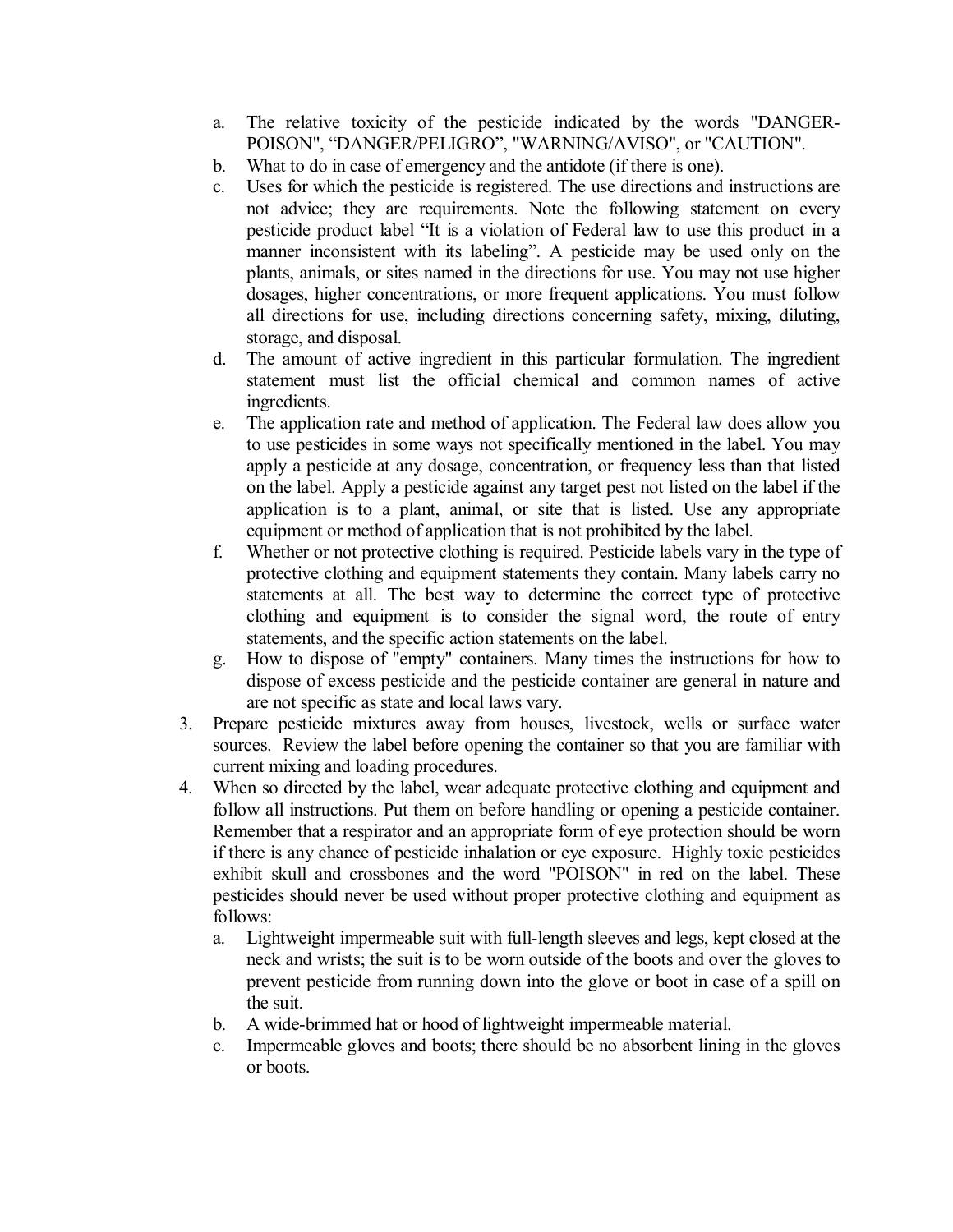- d. Respirator covering nose, mouth and chin or one covering the full face; use the correct respirator and cartridge for the intended job and only those approved by the U.S. Bureau of Mines and NIOSH. Respirators must be fitted to the individual; facial hair may prevent a good seal. A positive and negative pressure test should be conducted each time a respirator mask is used. This is the only way to ensure it is properly fitted and working correctly.
- e. Goggles unless full-face mask is worn. Goggles should not have vents on the top, as this will allow pesticide into the face in the event of an accident or heavy drift.
- f. All the above should be cleaned with soap and water and stored away from contamination after each day's use. The chemical cartridge on the facemask must be removed before washing the mask. Boots and gloves should be washed inside as well as outside.
- g. Follow manufacturer's recommendations for cartridge life. Replace canisters/cartridges when you: smell organic vapors; experience increased breathing resistance; exceed the canister/cartridge termination date; or after approximately 8 hours of work use. All respirators shall be routinely inspected before and after each use.
- 5. Check sprayers before each use to make sure hose connections are tight and the valves do not leak. Never use your mouth to blow out a clogged spray nozzle. Remove the nozzle and clean it in soapy water, using a fine wire to probe the opening and remove the clog.
- 6. If a hose is used to dilute a pesticide concentrate before use, take precautions so that back-siphonage from the pesticide to the water source is not possible. Do not place the end of the hose into the pesticide or its container. Never use your mouth to start a siphon!
- 7. Keep the pesticide in its original container. If a pesticide container is damaged, transfer the product to a similar, undamaged container. Then place the pesticide label on the new container. Never put a pesticide into a food container, or container designated for water!
- 8. After working with pesticides, never smoke, eat or drink without first washing your hands with soap and water.
- 9. When mixing or using flammable pesticides, do not smoke; avoid defective wiring and open flames.
- 10. Double-check arithmetic before diluting concentrate. Make sure containers used for measuring the pesticide concentrate and final mixture are accurate.
- 11. Mix only what is needed for one day's work.
- 12. Have at least five (5) gallons of clean water available that can be used as a drench in case of skin contact with pesticide. Most cases of pesticide poisoning are through skin contact. Have soap available also.
- 13. Spills are probably most likely to occur in the area where the pesticides are mixed and/or loaded into application apparatus. If a spill should occur on the ground, place the contaminated soil into a leak-proof container for disposal (see following section).
- 14. REMEMBER: READ THE LABEL AND FOLLOW THE DIRECTIONS CAREFULLY!!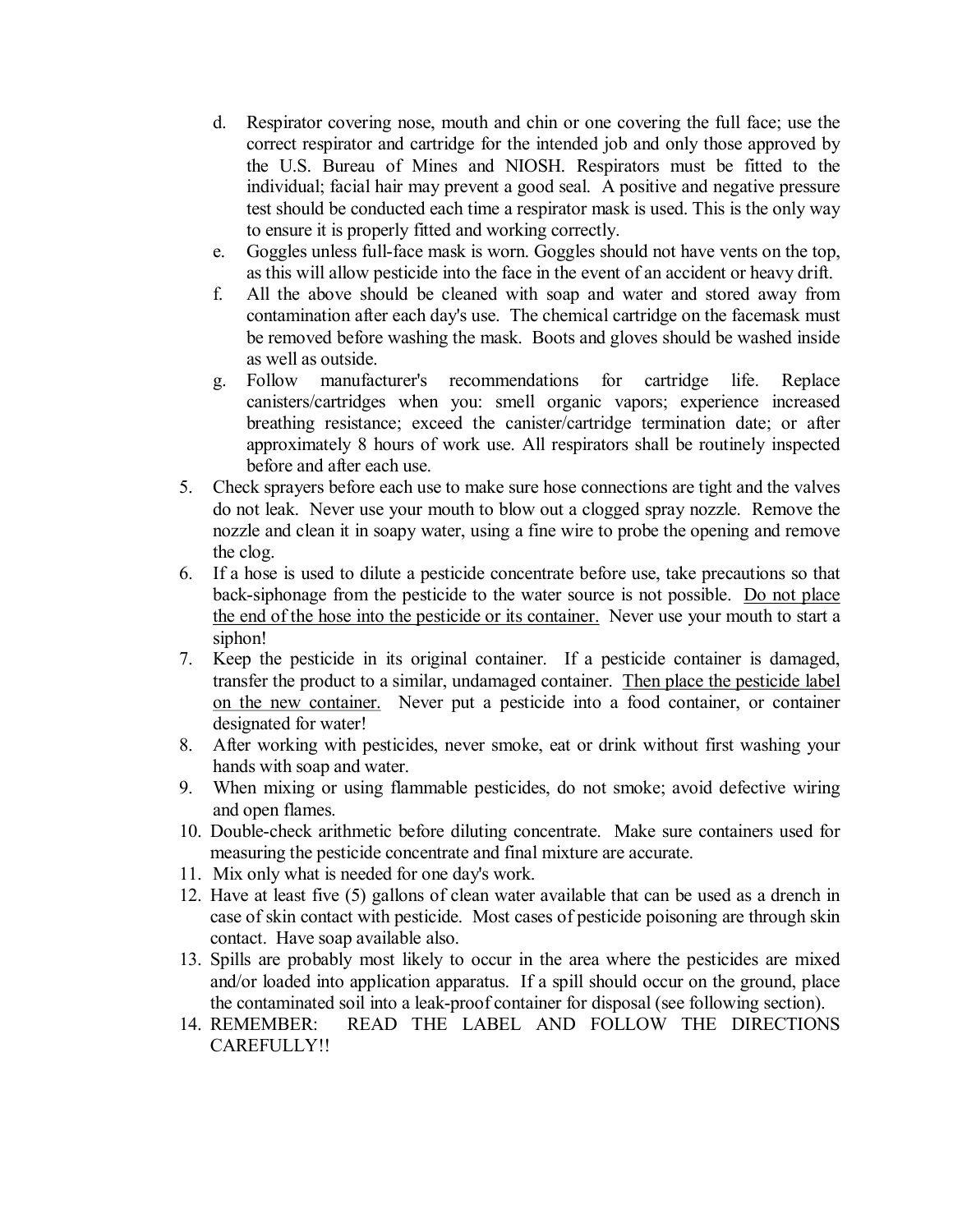- **B. During Application:** The aim of pesticide application is to distribute the minimum effective amount of active ingredient to the target pest with the minimal contamination of non-target organisms.
	- 1. Be aware of sensitive areas. Applications in areas where people, especially children or the sick, live, work, or are cared for; areas where food or feed is processed, prepared, stored, or served; areas where domestic or confined animals live, eat, or are cared for; or areas with ornamental or other sensitive plantings are maintained should be performed by personnel who are well trained about how to avoid causing non-target, personal, or environmental injury. Care must be used in areas near surface water, near schools, playgrounds, hospitals, areas near habitats of endangered species, areas near apiaries, wildlife refuges, or parks.
	- 2. Do not spray people, pets or other non-target species.
	- 3. Do not spray into the wind.
	- 4. Do not smoke, eat or drink.
	- 5. If you begin to feel abnormal in any way, immediately stop working; call a physician and report which pesticides are being used.
	- 6 In an emergency, you may also call the **NM Poison Control Center** at **1800222 1222**.

## **PESTICIDE SPILLS AND CONTAINMENT**

Most pesticide spills occur in areas such as loading docks, warehouses, and mixing areas. The best means by which a spill can be reduced or prevented is to take precautionary measures such as providing adequate storage facilities for all pesticide chemicals, conducting monthly inspection of these facilities, and ensuring that emergency equipment is on hand for spill cleanup. When a pesticide spill occurs, specific procedures should be followed:

- **1. Identification of the pesticide involved in the spill incident**. Information such as formulation, percent active ingredient, and manufacturer's name and address should be obtained.
- **2. Safety and first aid**. All persons working with pesticides should be well trained in basic first aid and evacuation procedures. First aid kits should be maintained at pest control shops and storage areas and carried on pest control vehicles. In addition the telephone numbers of the local hospital and poison control center should be posted in a visible location and carried by pest control personnel while on the job.
- **3. Care of injured**. The first concern is to minimize contamination of personnel. Eliminate all sources of ignition to prevent the threat of fire or explosion. Don necessary protective equipment and remove victims to a safe location upwind from the spill. If the spill occurred in an enclosed area, open all doors and windows to enhance ventilation of the area. Obtain medical assistance; do not leave injured or incapacitated persons alone.
- **4. Site security**. To prevent others from entering the area, rope off the spill area and post warning signs.
- **5. Containment and Control**. The spilled pesticides must be contained at the original site of the spill. The pesticide must be prevented from entering storm drains, wells, water systems, and waterways by the following procedures: Don protective equipment; prevent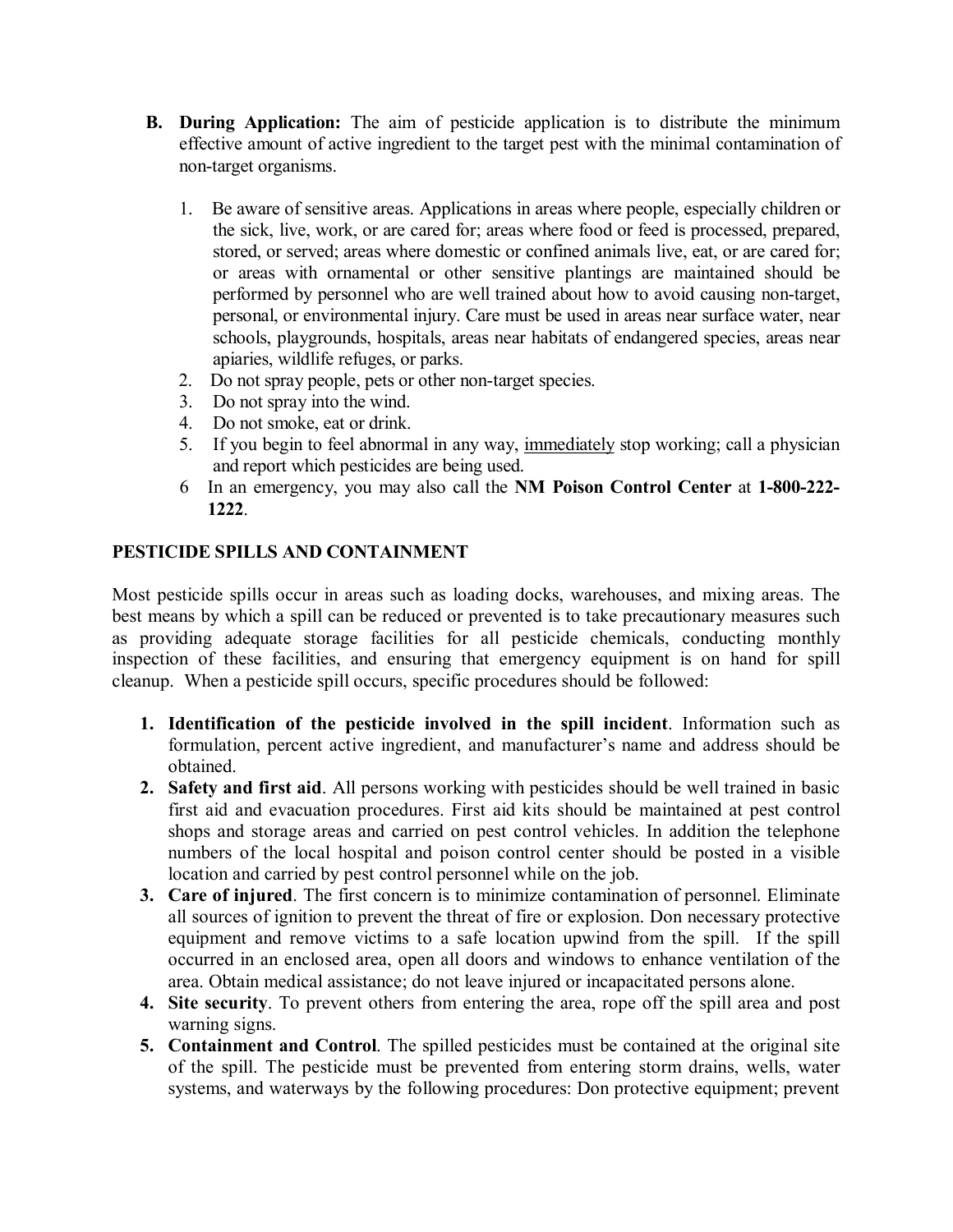further leakage by repositioning the pesticide container; prevent spreading by trenching or encircling the area with a sand snake, absorbent material, or, as a last resort, soil or rags; cover the spill; if liquid use an absorbent material, if dry material use polyethylene or plastic tarpaulin and secure. Use absorbent materials sparingly as they may also be disposed of as hazardous wastes.

**6. Pesticide Spill Reporting**. In case of spill, call the **State Radio Communications Switchboard** via the 24 hour emergency reporting number: **505-827-9329**. Have the following information available: the name of the pesticide and amount spilled; the percentage of active ingredients, including carriers and/ or diluents; and the formulation of the pesticide, i.e. dust, emulsifiable concentrate, wettable powder, etc.

### **CLEANUP OF SPILLS**

Note: another source of information about pesticides and spills is CHEMTREC at 1-800-262-8200.

Adequate cleanup of spilled pesticides is essential in order to remove any health or environmental hazards. When cleaning up pesticide spills, it is advisable NOT TO WORK ALONE and to make sure the area is properly vented. In case of any spill, wear protective gear and clothing in accordance with directions on the pesticide label for the pesticide being cleaned up. Spill kits are commercially available and should be placed where spills are most likely to occur. Read and become familiar with label directions for clean up of spills BEFORE using any pesticide.

- 1. Dry spills should be carefully handled to prevent spreading any dust or powder. The material should also be placed into a leak-proof container for disposal. While sweeping and moving the material, keep the dry pesticide from becoming airborne. After the pesticide has been placed in a leak-proof container, properly secure and label the container, identifying the pesticide and possible hazards. Note: a heavy-duty plastic bag may be used in place of a container.
- 2. Liquid spills should be covered with an absorbent material (clay cat litter) and placed into a leak-proof container for disposal. After the pesticides has been placed in a leak-proof container properly secure and label the container, identifying the pesticide and possible hazards.
- 3. Contaminated soil should be removed to a depth of at least three inches below the wet surface line and placed in properly labeled leak proof drums for disposal.

### **DECONTAMINATION**

Decontamination solutions can be used for decontaminating surfaces and materials where pesticide spills have occurred. However, the bulk of the spilled pesticide should be cleaned up or removed prior to applying the decontaminate. After cleaning up the bulk material, apply the appropriate decontamination solution and allow one to six hours' reaction time before using an absorbent material.

Depending on the location of the spill and pesticide spilled, chlorine bleach, caustic soda (lye, sodium hydroxide), or lime can be used to effectively decontaminate most spill areas. Many pesticides, especially the organophosphate group, decompose when treated with lye or lime. Fewer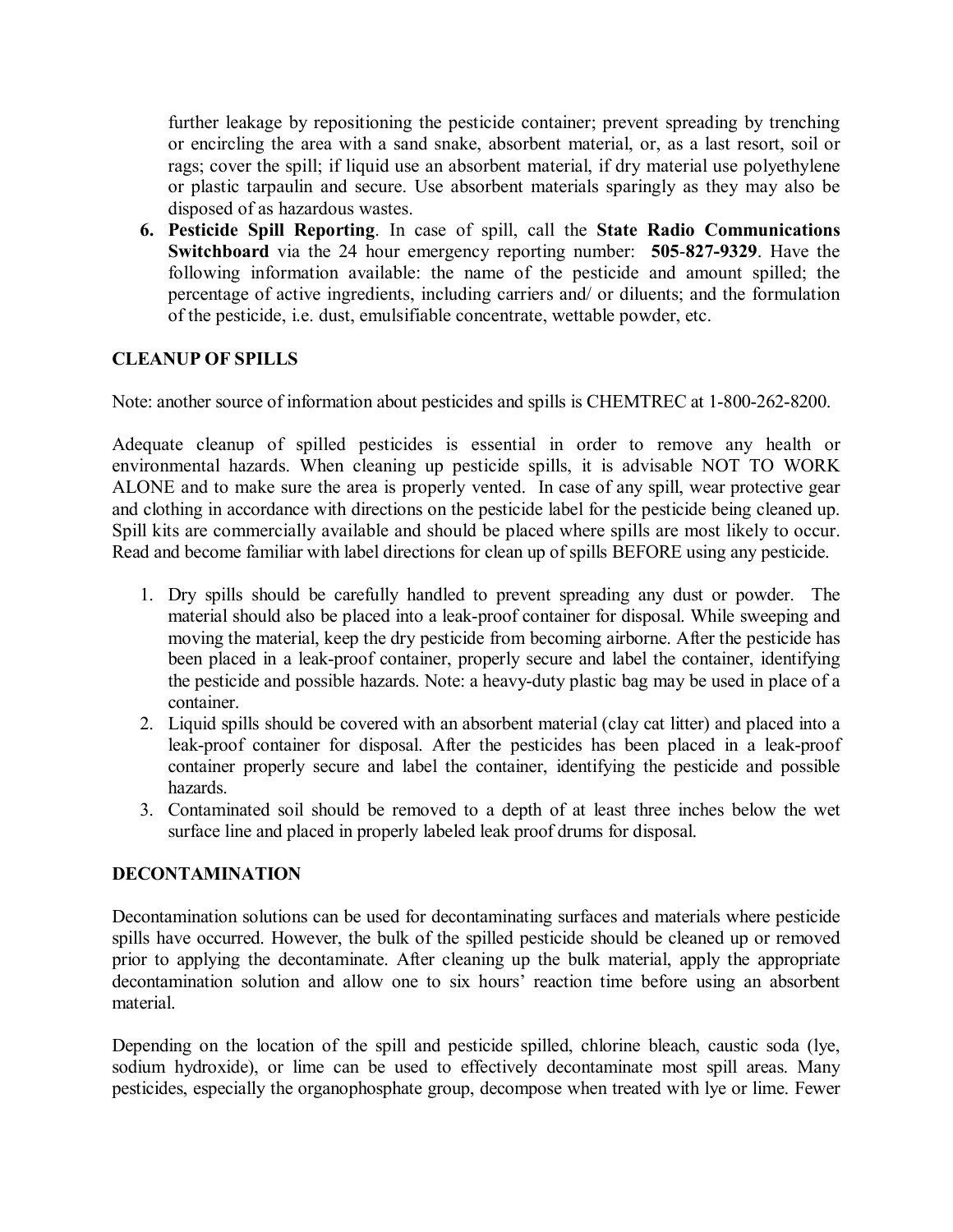pesticides are decomposed by bleach (sodium hypochlorite). Decontaminants should be applied in amounts no greater than specified in the following table:

| <b>Percent Active Ingredient in Pesticide</b> | <b>Amount of Decontaminant Needed</b>            |  |  |
|-----------------------------------------------|--------------------------------------------------|--|--|
| $1 - 10$                                      | Equal to quantity of pesticide spilled           |  |  |
| $11 - 79$                                     | Equal to 1.5 times quantity of pesticide spilled |  |  |
| 80-100                                        | Twice the quantity of spilled pesticide          |  |  |

- 1. Dry decontaminants should be spread thinly and evenly over the spill area. Then, using a watering can, lightly sprinkle the area with water to activate the decontaminant.
- 2. Liquid decontaminants should be premixed and applied with a watering can to the spill area.
- 3. Clean all equipment used for spill cleanup with detergent and appropriate decontaminants. Collect all spent decontaminants and rinse water and place them in labeled leak-proof containers. Clothing and gloves that cannot be decontaminated must be placed in leak-proof containers for proper disposal.
- 4. Decontamination of contaminated equipment can be done by soaking the equipment in a pail filled with the decontamination solution or using a scrub brush. All tools and surfaces must be thoroughly rinsed with sparing amounts of clean water. All rinse water and spent decontamination solution should be collected in drip pans or other suitable containers and transferred to a properly labeled leak-proof drum for disposal.
- 5. Some chemicals may be regulated as a hazardous waste by the New Mexico Environment Department or the U.S. Environmental Protection Agency.

### **Guidelines for applying decontaminants:**

- 1. DO NOT store in close proximity to, or mix chlorine bleach with, ammonia-containing pesticides.
- 2. DO NOT use calcium hypochlorite as a decontaminating agent because of the fire hazard.
- 3. DO NOT use lye on aluminum surfaces.
- 4. When performing decontamination:
	- a. Wear unventilated goggles when working with caustic soda (lye) to protect your eyes from severe damage.
	- b. Wear an approved respirator.
	- c. Wear protective clothing and impermeable gloves.

### **DISPOSAL OF PESTICIDES AND CONTAINERS**

- 1. All disposal of pesticides and containers must be done in accordance with label requirements, the New Mexico Pesticide Control Act and the New Mexico Hazardous Waste Management Regulations. All contaminated materials, including cloth, soil, wood, etc., that cannot be effectively decontaminated as described must be removed and placed in a sealed leak-proof drum. All drums must be properly labeled and disposed of in a hazardous waste disposal facility under current EPA or state permit.
- 2. Pesticides are best disposed of by using them for the purpose intended. Therefore, mix only enough for your immediate needs in order to minimize disposal problems.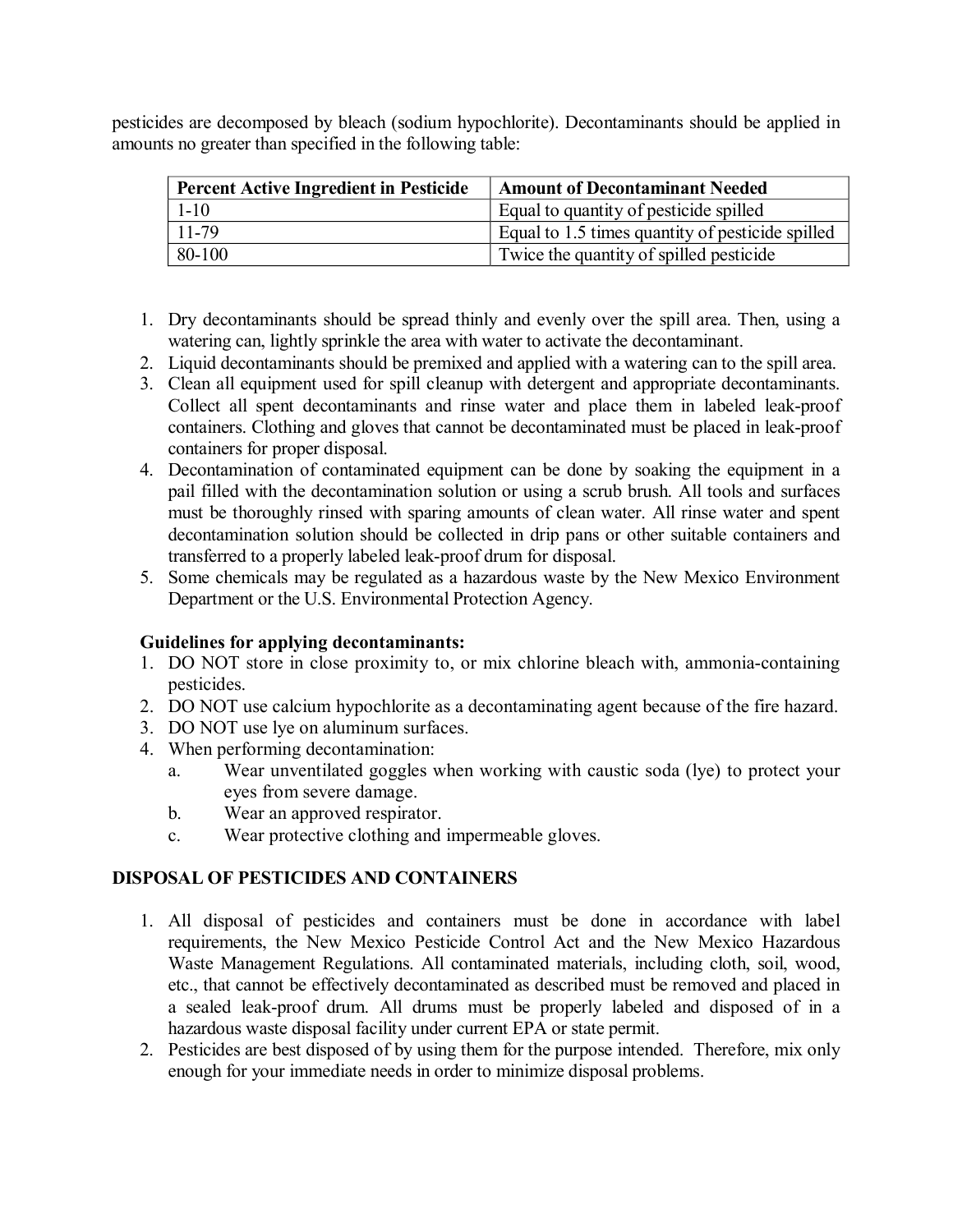- 3. When purchasing pesticides, ask the distributor if the empty containers may be returned for recycling.
- 4. All containers should be triplerinsed and the rinsate poured back into the application machine to be used in the normal course of operation.
- 5. Containers that have been triple-rinsed and punctured are not considered hazardous waste. However, they should be kept in locked storage until disposed of permanently. NEVER re-use empty pesticide containers for ANY PURPOSE.
- 6. DO NOT BURN pesticide bags. The smoke may be poisonous.
- 7. For further information (nonemergencies), contact the **Hazardous Waste Bureau of the New Mexico Environment Department** in Santa Fe at 505-476-6000 OR the Pesticide **Compliance Program of the New Mexico Department of Agriculture** in Las Cruces at 800-432-5310 (locally 575-646-2133).

### **FOR FURTHER INFORMATION:**

National Pesticide Applicator Certification Core Manual, National Association of State Departments of Agriculture Research Foundation. Available at: <http://www.nasda.org/workersafety/>

National Pesticide Information Center, a cooperative effort of Oregon State University and the U.S. Environmental Protection Agency. Available at: <http://npic.orst.edu/>

New Mexico Pesticide Control Act and Regulations, New Mexico Department of Agriculture. Available at: http://www.nmda.nmsu.edu/laws-statues/Pesticides.html

Federal Insecticide, Fungicide and Rodenticide Act, U.S. Environmental Protection Agency. Available at: <http://www.epa.gov/lawsregs/laws/fifra.html>

New Mexico Hazardous Waste Management Regulations, New Mexico Environment Department. Available at: <http://www.nmenv.state.nm.us/hwb/stareg.html>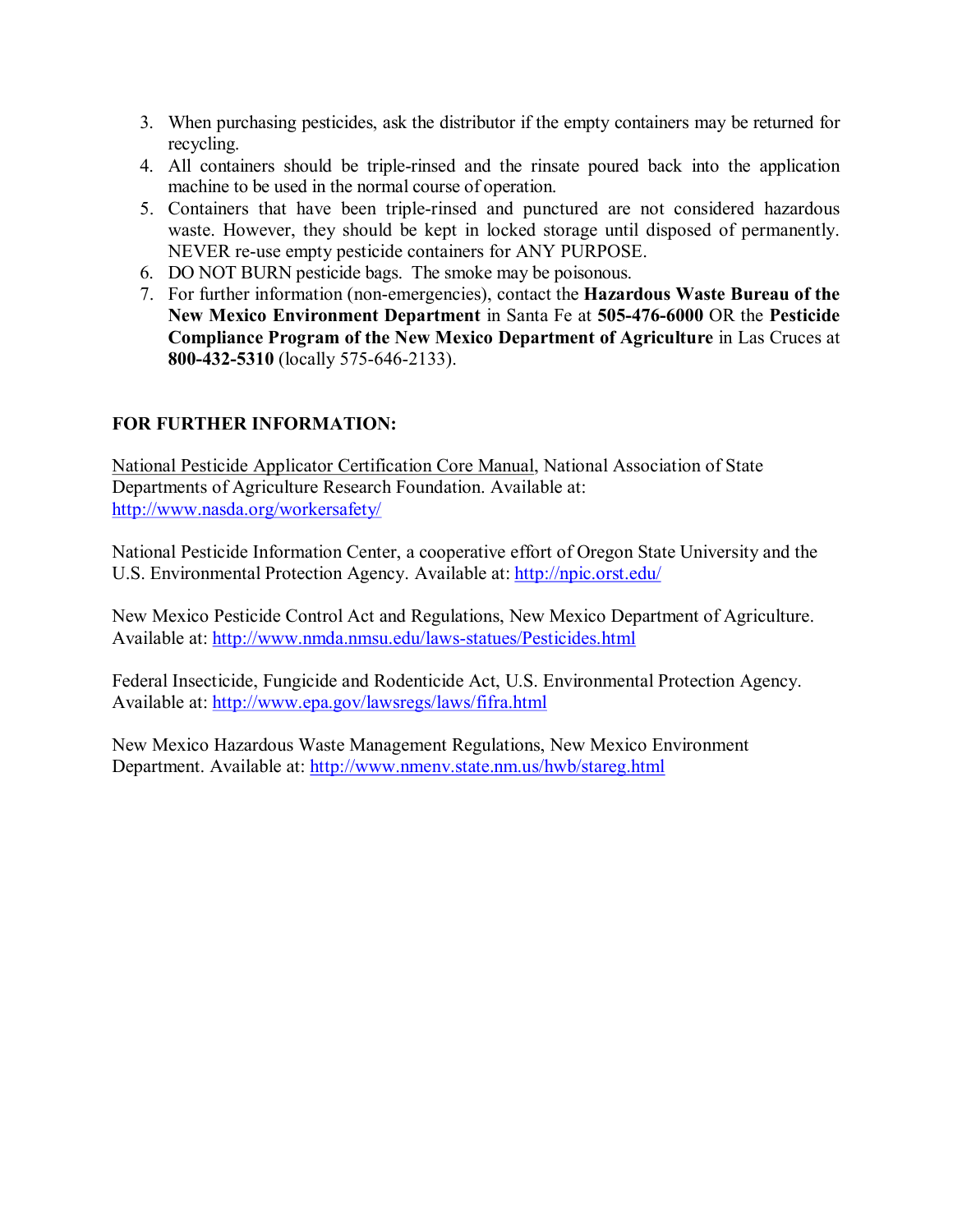# **GUIDES FOR LAUNDERING CLOTHES SOILED WITH PESTICIDE**

### **1. What are pesticides?**

Any chemicals used to destroy, prevent or control pests. Fungicides, herbicides, insecticides and rodenticides are all kinds of pesticides. They are:

- · Used by agricultural workers in fields, orchards, etc.
- Used by homeowners for yard, garden and in the home.
- · Used by state and county industrial weed control management personnel.

### **2. What do we need to know about the pesticide to help us make decisions about handling pesticide-contaminated clothing in laundry?**

The person who will be laundering contaminated clothing needs to know the toxicity level of the pesticide used. Use the key words on pesticide container label as a guide:

| <b>Key Word</b> | <b>Toxicity</b>           |
|-----------------|---------------------------|
| DANGER-POISON   | Highly toxic/concentrated |
| <b>WARNING</b>  | Moderately toxic          |
| <b>CAUTION</b>  | Low to very low toxicity  |

- · Apparel contaminated with **highly toxic** and **concentrated** pesticides must be handled carefully. Clothing (other than rubber and neoprene gloves and unlined boots) **completely saturated with liquid concentrated pesticides** should be **discarded per label directions on the pesticide.**
- Clothing contaminated by moderately toxic pesticides does not require such drastic measures.
- · Hazards of handling clothing contaminated with low toxicity pesticides are less pronounced.

## **3. Does the toxicity level determine the ease of pesticide removal?**

No, the formulation of the pesticide determines the ease of removal in laundering of contaminated clothing. Researchers have found that:

- · Pesticides that are more soluble in water may be easier to remove in laundering.
- Clothing contaminated with undiluted emulsifiable concentrate still contained a large amount of pesticide even after **ten** washings.
- Some pesticide contamination may be more difficult to remove from heavyweight than lightweight fabrics; this suggests the need for washing clothing made from heavier fabric (i.e., denim) more than once.

## **4. Are there other suggestions for safe and successful removal of pesticidesoiled laundry?**

Put pesticide- soiled clothing in a disposable container, such as a box lined with a plastic garbage bag, until time for laundering. Wear rubber or neoprene gloves to handle pesticide-soiled clothing. Wash clothing as soon as possible after soiling. Research results indicate that more pesticide was removed when garments were washed immediately than when allowed to dry 24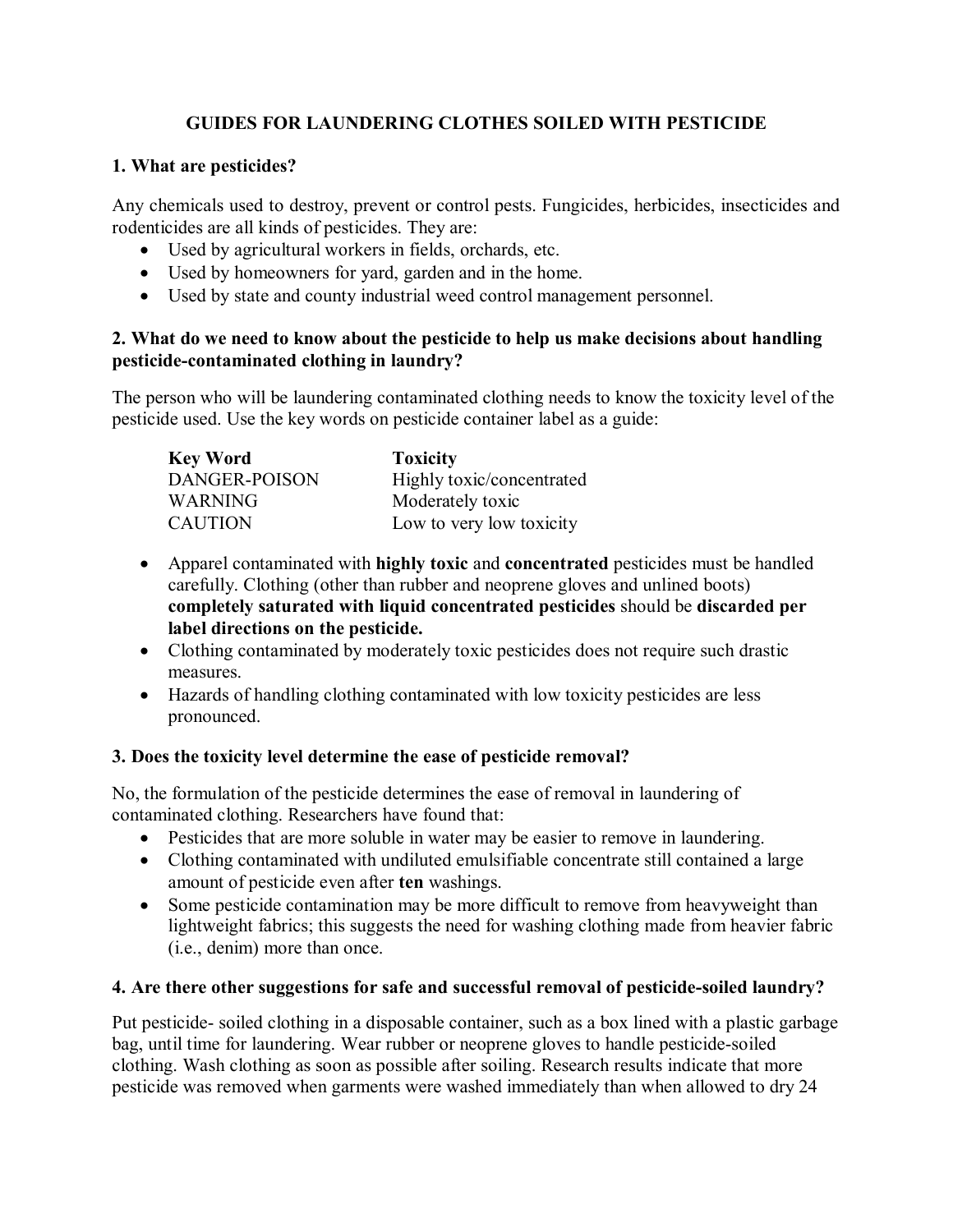hours or longer. If granular pesticides have been used, shake garments outdoors to remove any granules that may be clinging to the garment.

### **Pre-rinse with one of the following methods:**

- Soak garments in a tub or bucket. Do not throw the soaking water on lawn or garden.
- Spray or hose water on garments as they hang on a line outdoors.
- Pre-rinse with agitation in an automatic washing machine. Wash pesticide-contaminated clothes separately from family wash.

### **Other suggestions:**

- · Pesticides can be transferred from one garment to another in the wash water.
- · It is strongly recommended that multiple washings be used for heavily contaminated clothing.
- Discard clothing contaminated with concentrated pesticides. Clothing soiled with dilute solutions of slightly toxic pesticides may be effectively laundered in one machine washing.
- Use hot water (140°F) or warm water for laundering. Cold water temperatures are relatively ineffective in removing pesticides from clothing.
- · **Wash only a few items at a time**, but **use the full water level**. If your washer has a sudsaver, do not use it when washing pesticide-soiled clothing.
- Use a heavy duty laundry detergent (granular or liquid). For removal of emulsifiable concentrate pesticide formulations, researchers have found that heavy duty liquid detergents are more effective than other detergents.
- Use the normal or regular (12-14 minute) wash cycle and two rinses, if possible.
- Laundry additives, such as bleach or ammonia, do not contribute to the removal of pesticides.
- · **Rinse washer with an "empty load",** using hot water and the same detergent, machine settings and cycles used for laundering pesticide-soiled clothing before washing regular loads of family laundry.
- Line dry clothes, when possible, to avoid transfer of any pesticide residue to the automatic dryer.
- Always be aware when pesticides are being used, so that clothing is appropriately handled and laundered.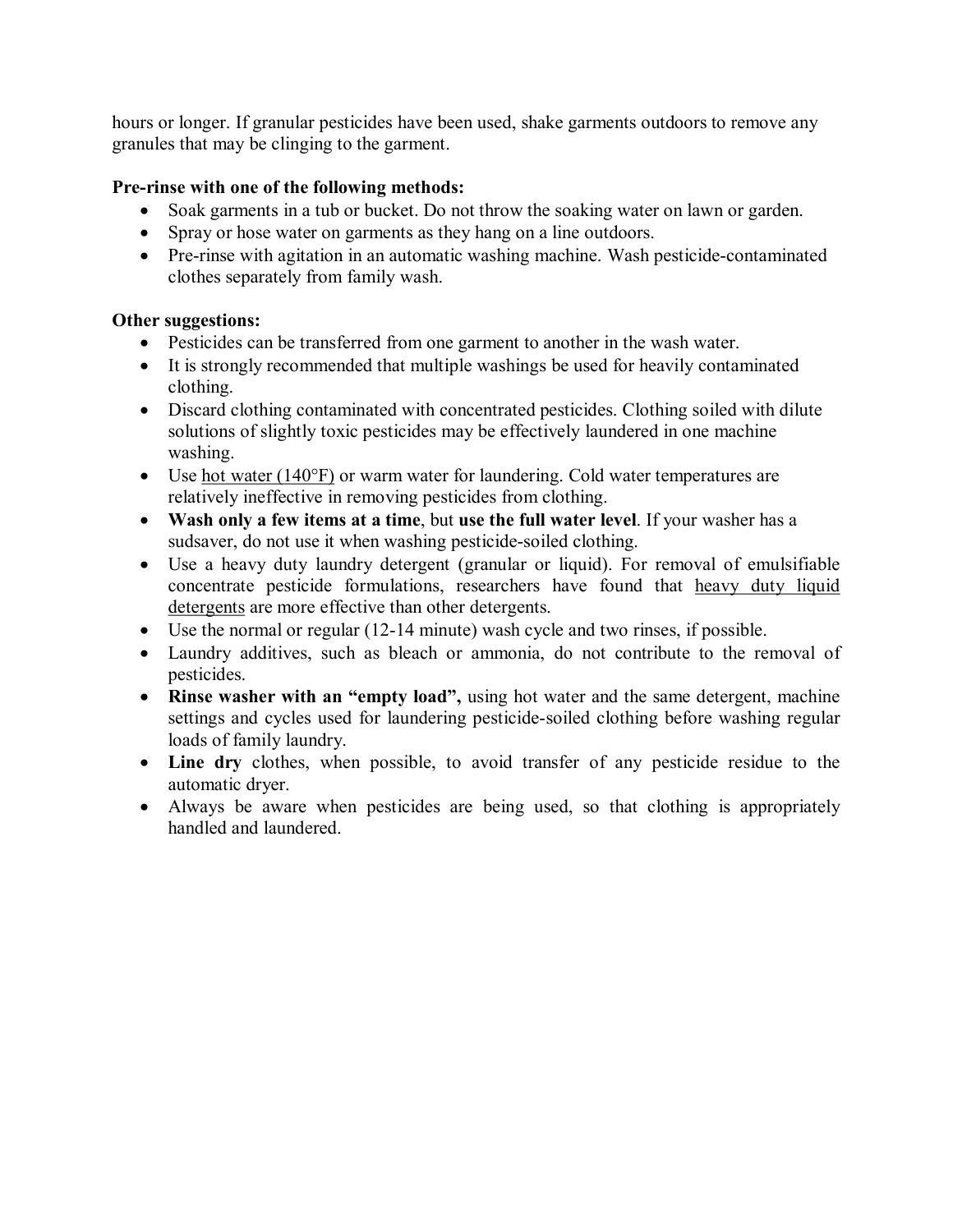### **PARTS PER MILLION (PPM)**

Pesticide residue amounts are frequently measured in parts per million. Comparatively speaking, a part per million is a very small amount of a substance. Do not dismiss these small amounts as insignificant. Bear in mind that the cells of tissues where toxicological processes take place are themselves very small units. Many human cells are only a few microns in size.

1 micron = 1/1,000 of a millimeter (0.001 mm) or 1/1,000,000 of a meter (0.000001 m) 1 millimeter is 1/25 of an inch (0.04 in) 1 micron is thus equal to 0.00004 in

To put this all in perspective, here are some equivalencies for one part per million:

1 ppm is:

1 milligram per kilogram 1 millimeter in 1 kilometer 1 inch in 15.78 miles 1 minute in 1.9 years a 1-gram needle in a little more than a ton of hay 1 penny in \$10,000 1 square foot in 23 acres 1 ounce in 7,812.5 gallons 1 ounce in 62,500 pounds

### **LD 50**

The term LD 50 is the median lethal dose that produces 50% mortality in test animals (usually rats). Lower amounts may also produce mortality. LD 50 is measured in milligrams per kilogram of body weight. The lower the LD 50 value, the more toxic the substance is. For instance, the oral LD 50 of parathion is 13 mg/kg; that is, feeding 13 mg of parathion to rats weighing 1 kg each produces mortality in 50% of the rats. The LD 50 of resmethrin is 2500 mg/kg; each 1 kg rat would have to eat 2500 mg of resmethrin in order to produce 50% mortality. Since pesticides may also be absorbed through the skin, dermal LD 50 tests are conducted also. See the chart on the following page for comparative LD 50 values of certain pesticides, as well as common items we may consume such as aspirin, caffeine and salt.

In general, the following guidelines are used:

| Oral LD 50    | <b>Relative Toxicity</b> | <b>Signal Word</b> |
|---------------|--------------------------|--------------------|
| 0 - 50        | <b>Highly Toxic</b>      | Danger/Poison      |
| 50 - 500      | Moderately Toxic         | Warning            |
| $500 - 5,000$ | Low Toxicity             | Caution            |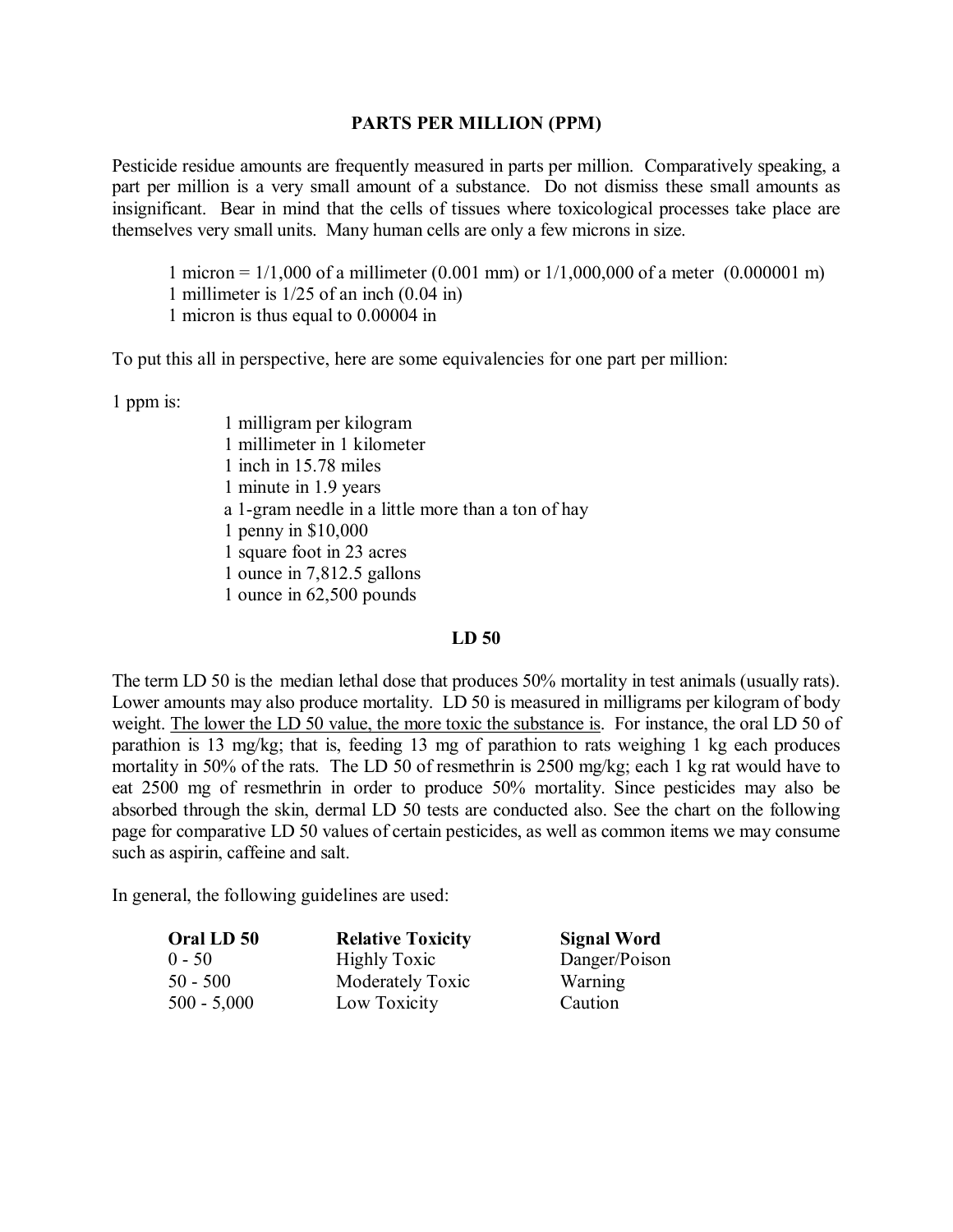

# Comparative Toxicity of Selected Substances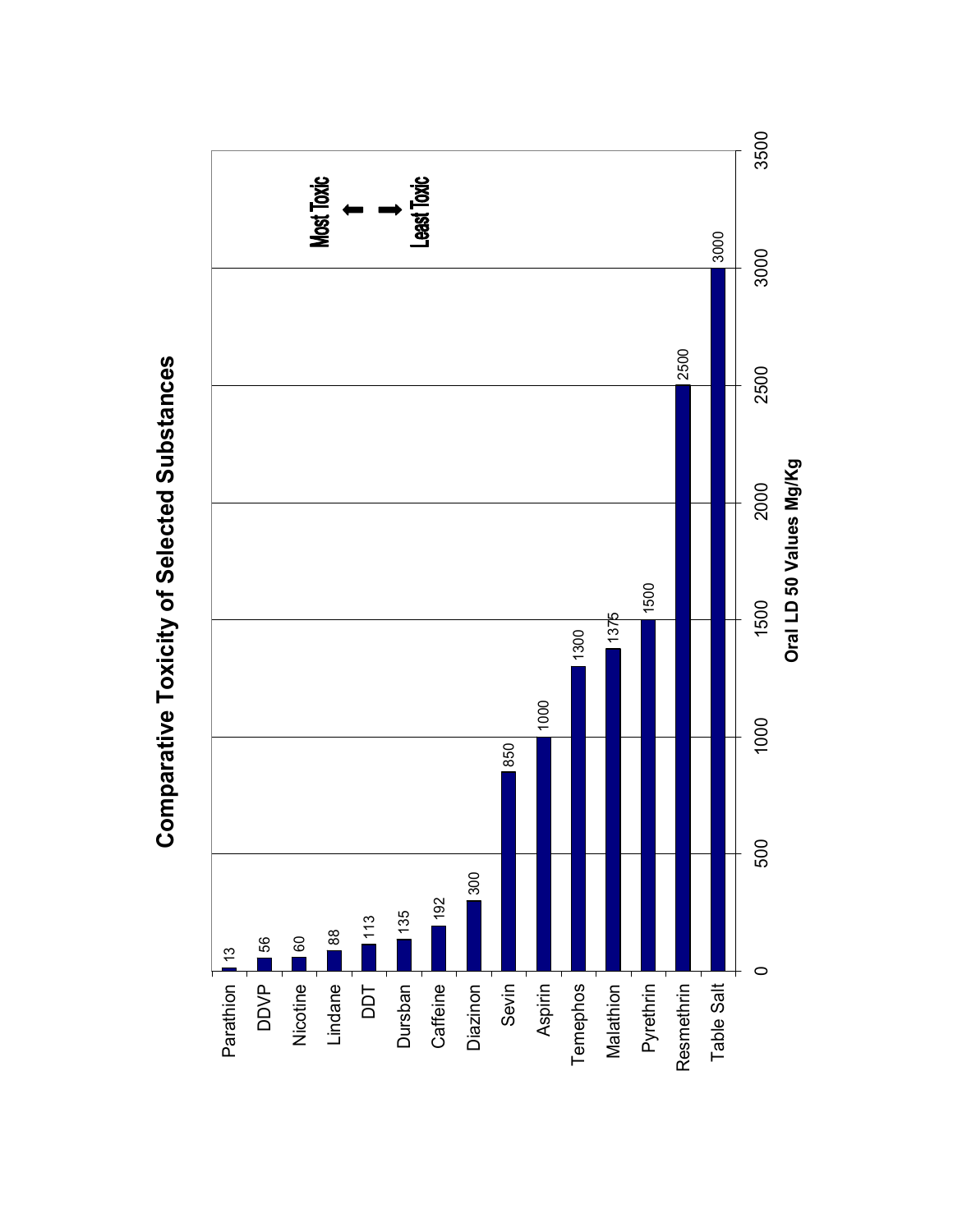# **Conversion Tables**

### **Metric Measurements & Weights Factoid:** Factoid:

All metric units have the same prefix to designate  $\vert$  a inch of water on 1 acre = the placement of the decimal point:  $3,630$  cubic feet of water =

Hecto = multiplied by<br> $100$  $Kilo =$  multiplied by  $1000$ 

Deka = multiplied by 10 Deci = divided by 10 27,156 gallons of water  $Centi = divided by 100$ Milli = divided by 1000

### **Units of Metric Measure**

Hectares are used to measure land area. Meters are used to measure distance or length. Liters are used to measure liquid volume or weight. Grams are used to measure dry weight.

### **Metric/US Measure Conversions**

| <b>Metric to US</b>            | <b>US to Metric</b>           |
|--------------------------------|-------------------------------|
| Hectares $x 2.5$ = Acres       | Acres $x 0.4$ = Hectares      |
| Centimeters $x$ 0.4 = Inches   | Inches $x 2.54 =$ Centimeters |
| Centimeters $x$ 0.033 = Feet   | Feet $x$ 30 = Centimeters     |
| Meters $x 1.1 = Yards$         | Yards $x 0.9$ = Meters        |
| Grams $x$ 0.035 = Ounces       | Ounces $x$ 28.35 = Grams      |
| Kilograms $x 2.2$ = Pounds     | Pounds $x$ 0.45 = Kilograms   |
| Milliliters $x$ 0.035 = Ounces | Ounces $x 30 =$ Milliliters   |
| Liters $x 2.1$ = Pints         | Pints $x 0.47$ = Liters       |
| Liters $x 1.06 =$ Quarts       | Quarts $x 0.95$ = Liters      |
| Liters $x 0.26$ = Gallons      | Gallons $x$ 3.785 = Liters    |
| Kilometers $x$ 0.6 = Miles     | Miles $x 1.67$ = Kilometers   |

### **Table of Conversion Factors**

| <b>To Convert From</b> | To             | <b>Multiply By</b> |
|------------------------|----------------|--------------------|
| Cubic feet             | gallons        | 7.48               |
| Cubic feet             | liters         | 28.3               |
| Gallons                | milliliters    | 3785               |
| Grams                  | pounds         | 0.0022             |
| Grams/liter            | parts/million  | 1000               |
| Grams/liter            | pounds/gallon  | 0.00834            |
| Liters                 | cubic feet     | 0.0353             |
| Pints/acre             | liters/hectare | 1.17               |
| Milligrams/liter       | parts/million  | 1                  |
| Milliliters/gallon     | gallons        | 0.0026             |
| <b>Ounces</b>          | grams          | 28.35              |
| Parts/million          | grams/liter    | 0.001              |
| Liters/hectare         | pints/acre     | 0.854              |
| Pounds                 | grams          | 453.59             |
| Pounds/gallon          | grams/liter    | 119.84             |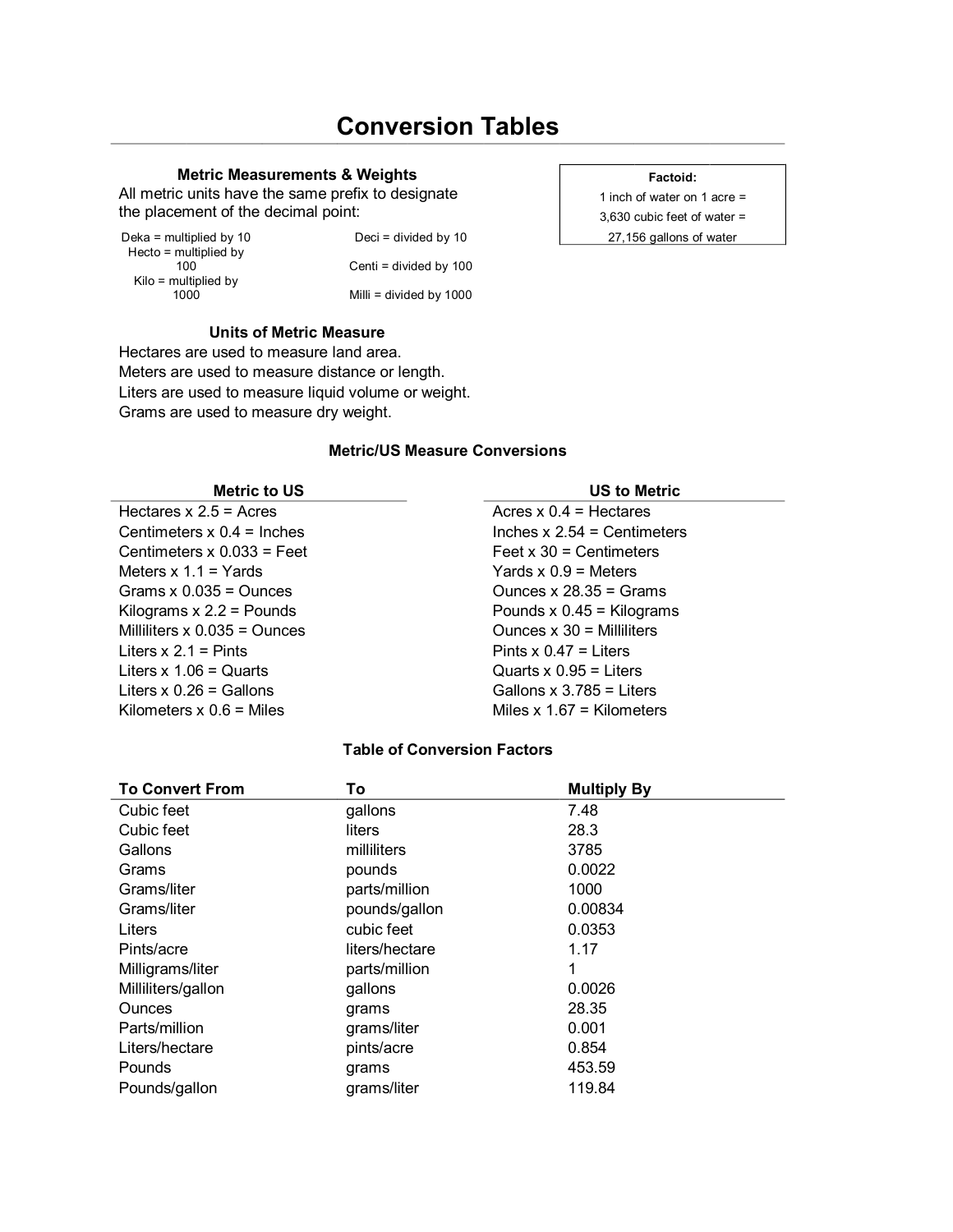### **US Measures**

# **Linear Measure Square Measure**

1 rod =  $5.5$  yards =  $16.5$  ft 1 mile = 1760 yards = 5280

1 cu ft= 1728 cu in = 7.48 gal 1 pound = 16 ounces  $1 \text{ cu } yd = 27 \text{ cu } ft$  1 ton = 2000 pounds

### **Liquid Capacity Measure Rates** of Application

1 fluid ounce  $= 2$  $1$  quart =  $2$  pints =  $32$ <br>ounces 1 gallon water =  $8.34$ 

 $1$  foot = 12 inches  $1$  sq ft = 144 sq inches

 $1$  yard = 3 feet 1 sq yard = 9 sq feet

1 acre =  $43560$  sq ft =  $4840$  sq yds = 209 feet

square

ft 1 sq mile = 640 acres = 1 section

### **Cubic Measure Weight Measure**

1 tablespoon = 3 teaspoons 1 ounce/sq ft= 2722.5 lb/acre tablespoons 1 ounce/sq yd = 302.5 lb/acre 1 cup = 8 fluid ounces 1 ounce/100 sq ft= 27.2 lb/acre 1 pint =  $2 \text{ cups} = 16 \text{ ounces}$  1 pound/100 sq ft = 435.6 lb/acre 1 pound/1000 sq  $ft = 43.6$  lb/acre 1 gallon = 4 quarts = 128 ounces  $1$  gallon/acre = 3 ounces/1000 sq ft pounds 5 gallons/acre = 1 pint/1000 sq ft

### **Miscellaneous Conversions**

1 kilogram (kg) = 1000 grams (g) =  $2.2$  lbs 1 gram  $(q)$  = 1000 milligrams  $(mq)$  = 0.035 ounce 1 liter = 1000 milliliters (ml) =  $1.058$  quarts 1 ml = 1 cubic centimeter  $(cc)$  = 0.035 fluid ounce 1 milliliter of water weighs 1 gram 1 liter of water weighs 1 kilogram 1 pound (lb) =  $453.6$  grams 1 ounce = 28.35 grams 1 pint of water weighs approximately 1 lb 1 gallon of water weighs approximately 8.34 lbs 1 gallon =  $4$  qts =  $3.785$  liters 1 qt =  $2$  pints = 0.946 liters 1 pint =  $0.473$  liters 1 fluid ounce = 29.6 milliliters 1 part per million (ppm) = 1 milligram/liter = 1 milligram/kilogram 1 percent =  $10,000$  ppm  $.0001$  percent = 1 ppm

### **Circles (pi = 3.14)**

Circumference = 2 x pi x radius ["2 pi r"] Area = pi x radius x radius  $\lceil \text{p}_i \rceil^2 \rceil$ Diameter = Circumference ÷ 0.3183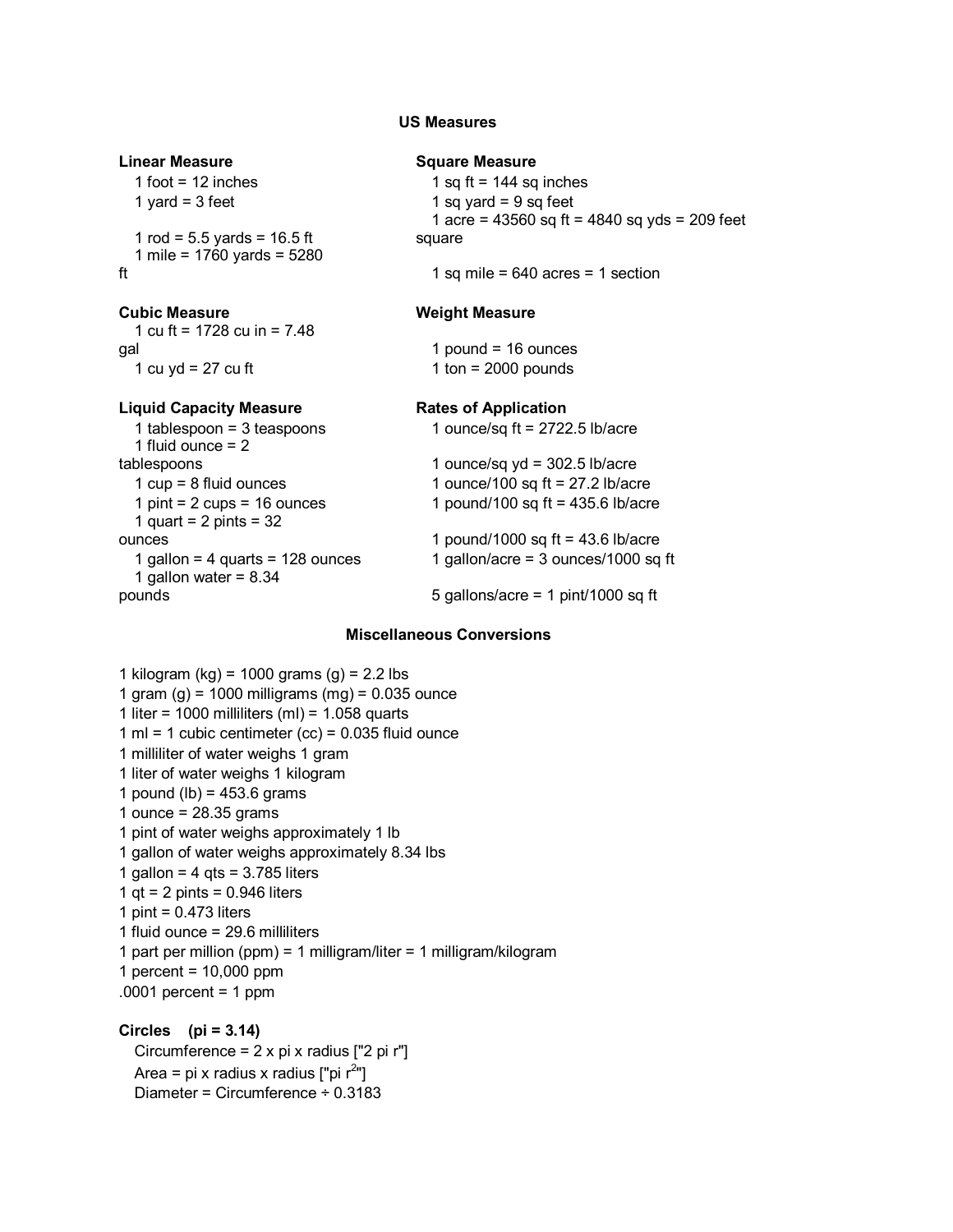### **CONTROLLING ADULT MOSQUITOES**

### **VEHICLE SPEED IN MPH**

|                                  | 5     | 10<br>363.6 |                          | 15    | 20<br>727.2 |
|----------------------------------|-------|-------------|--------------------------|-------|-------------|
| <b>ACRE/HR</b>                   | 181.8 |             |                          | 545.4 |             |
| (300 ft. swath width is assumed) |       |             |                          |       |             |
|                                  |       |             | <b>APPLICATION RATES</b> |       |             |
| <b>OZS/MIN</b>                   | 2.5   | 3.0         | 4.3                      | 6.0   | 8.0         |
| <b>GALS/HR</b>                   | 1.17  | 1.4         | 2.0                      | 2.8   | 3.75        |

### **TO FIND ACTIVE INGREDIENT PER ACRE**

- **A.** Divide active ingredient (AI) per gallon of concentrate by total gallons of mix. (Skip this step if applying undiluted product).
- **B.** Multiply (A) times the gallons per hour.
- **C.** Divide (B) by the acres per hour.

**Note:** The maximum application rate for pyrethroids is 0.007 lb. active ingredient/acre. It is recommended that it not be applied at a rate lower than 0.001 lb. AI/acre.

### **TO FIND COST PER ACRE**

- **A.** Add cost for concentrate and solvent oil or diluent.
- **B.** Divide by total gallons of mix.
- **C.** Multiply (B) times gallons per hour.
- **D.** Divide (C) by acres per hour.

These calculations are courtesy of David Sykes, Aventis, Inc.